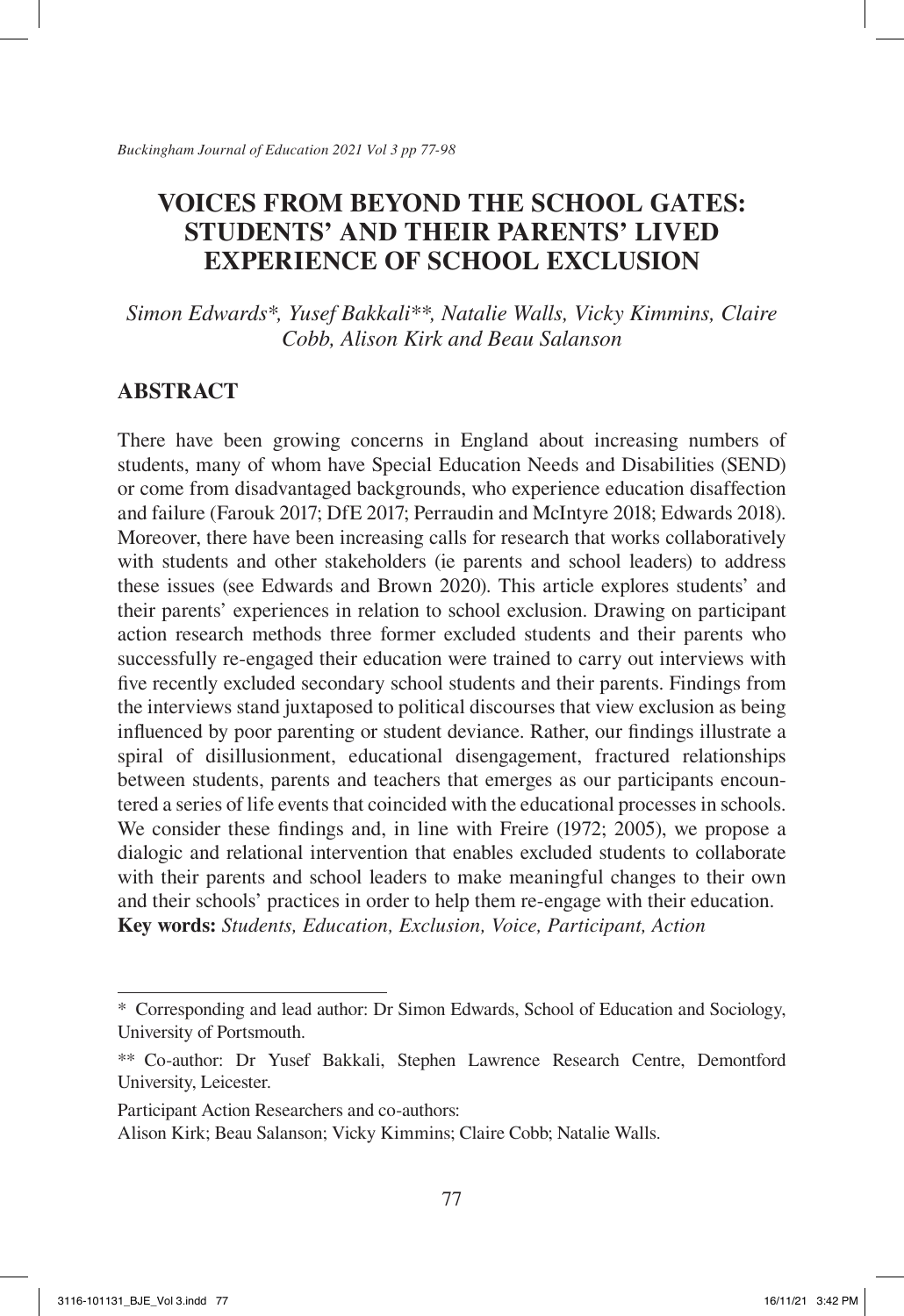## **INTRODUCTION: GROWING CONCERNS ABOUT RISING SCHOOL EXCLUSION RATES**

Despite attempts by successive governments in England to engage some students with their learning in the last 20 years there has been a substantial increase in formal and informal exclusions from secondary schools. Between 2000 and 2014 the number of school exclusions more than doubled (DfE 2015). Moreover, students with an Education Health Care Plan and / or Special Educational Needs and Disabilities (SEND) have the highest permanent and fixed term exclusion rates (DfE 2017). Disengagement with secondary education is also linked to mental health issues (The Children Society, 2014; Paul and Moser, 2009), poor educational outcomes, and an increased likelihood of not being in employment, educational or training (DfE, 2018). Moreover, a turn towards zero tolerance behaviour policies that correspond with a narrow academic curriculum supported by more traditional pedagogies has had little effect on exclusions, which continue to rise (DfE 2017). There is an urgent need for interventions that help educationally disengaged students in secondary schools re-engage with their education.

In response to this trend and coinciding with growing media interest (for example McIntyre 2018) and wider academic research that explores students' lived experiences of education issues they face (for example Farouk, 2017), in 2018 the Department for Education announced a review of school exclusions in England. Led by Edward Timpson, the review called for research evidence that explored head teachers' use of exclusion in practice and asked why some students are more likely to be excluded than others. Specifically, it aimed to explore practices and processes of exclusion. Students who had SEND, were from ethnic minority groups and / or who were on free school meals became central to the review alongside their parents.

In this article we present a study carried out in 2018–2019 that, although not a direct response to this call for evidence, also aimed to address these concerns. The study draws on participatory action research that aims to listen to students' and their parents' lived experiences of issues they faced and collaborate with them to develop interventions that addressed these issues. Specifically, our study aimed to create a dialogic space in which excluded students' and their parents' voices might be heard and acted upon through a participatory and collaborative approach. Here, the authors aimed to listen to students' and their parents' voices in relation to their lived experiences of exclusion in order to co-develop (with the students and their parents) an intervention that would help the students re-engage their education.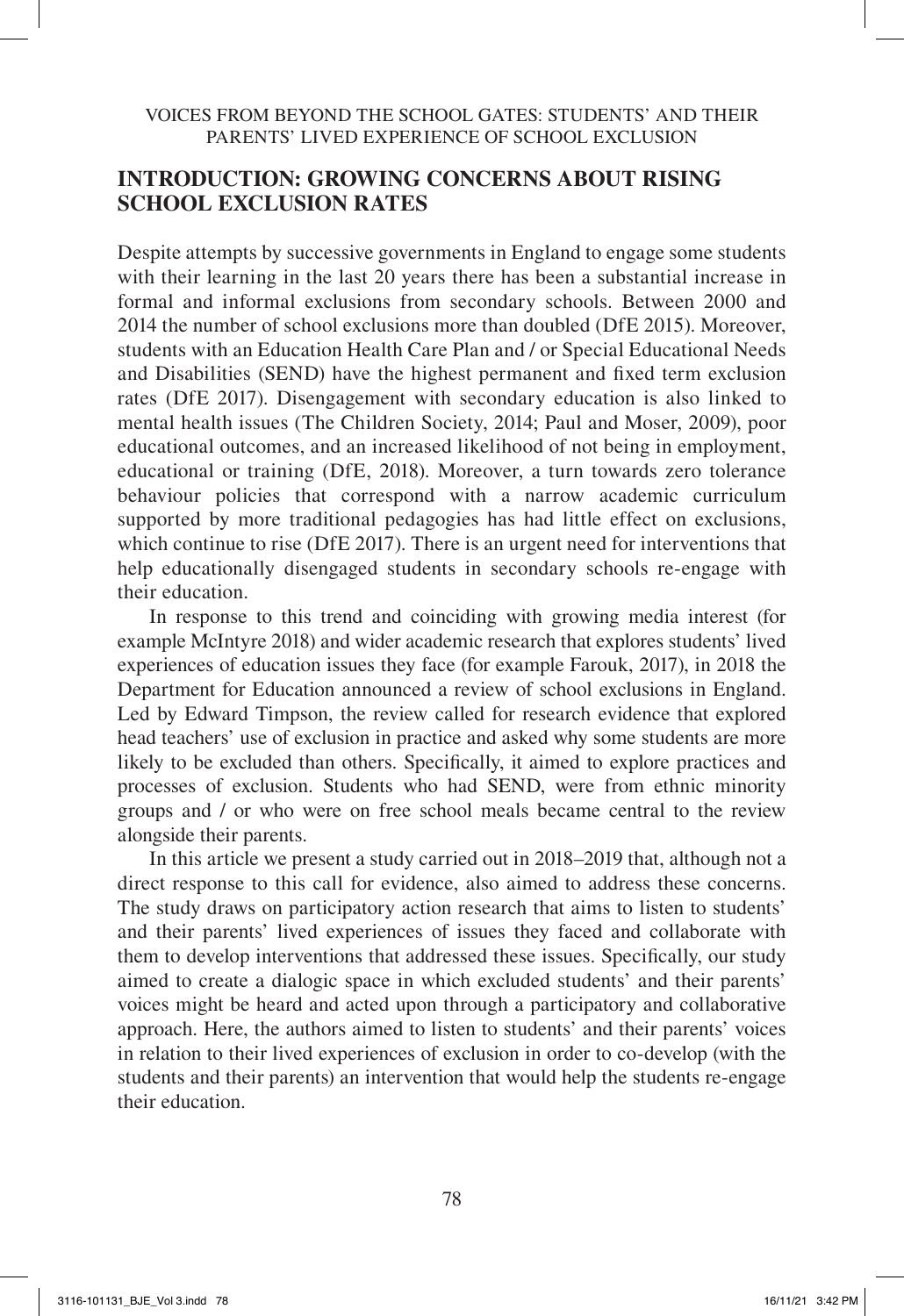## **BACKGROUND: LISTENING TO VOICES AT THE MARGINS**

There is a growing interest in notions of participant voice that coincides with the recent focus on students' and their parents' perceptions of exclusion and the government's call for their involvement in the research processes that attempt to address this. In particular, there has been a growth in research and practitioner approaches that purport to empower young people. Although central to youth work provision over the last fifty years (Lifelong Learning UK 2007/2015/2020) the notion of student voice has extended to become commonplace in mainstream schools across England (Sellman 2009). This has largely been in response to the United Nations Convention on the Rights of the Child (UNICEF 1989), which led to "an emphasis on exploring children's perceptions of their lives, their interests, priorities and concerns" (Clarke 2005, 12). However, student voice is often limited to having a say about the issues they face and responses to these issues rather than extending this to their participation in the development of interventions that aim to address their concerns or making meaningful changes to the institutions they attend. Indeed, much intervention and organisational change that responds to research with students remains adult led.

Action research studies have attempted to address this issue to some extent by creating communicative spaces (Habermas 1996) in which the "co-participants join one another in the struggle to remake the practices in which they interact" (Kemmis and McTaggart 2007, 277) and as such enact Aristotle's practical reasoning but they largely limit exploration and participatory action to classroombased relationships and activities. Moreover, in England and other jurisdictions world-wide, there has also been a growth in research that extends beyond the classroom to inform school leadership and teaching (Whitty and Wisby 2017). Specifically, close to practice research (CtPR) has gained traction where, according to BERA's website, researchers work in partnership with practitioners to address problems in practice to support the application of critical thinking, and the use of evidence in practice (See Brown and Flood 2018; Mincu 2014). Yet, as with action research, although enabling a form of student voice and participatory action with practitioners and researchers CtPR is limited to exploring practices managed within the localised context of the school or classroom and interpreted through the lens of organisational discourses. Student voice and participatory action consequently becomes decontextualized and dis-embedded from their wider social and familial practices and relationships. Moreover, parental voice and their perspectives of issues that impact their children have been increasingly marginalised from these research – perhaps a reflection of political discourses that underpin English political debates (Cameron 2016) in education and social policy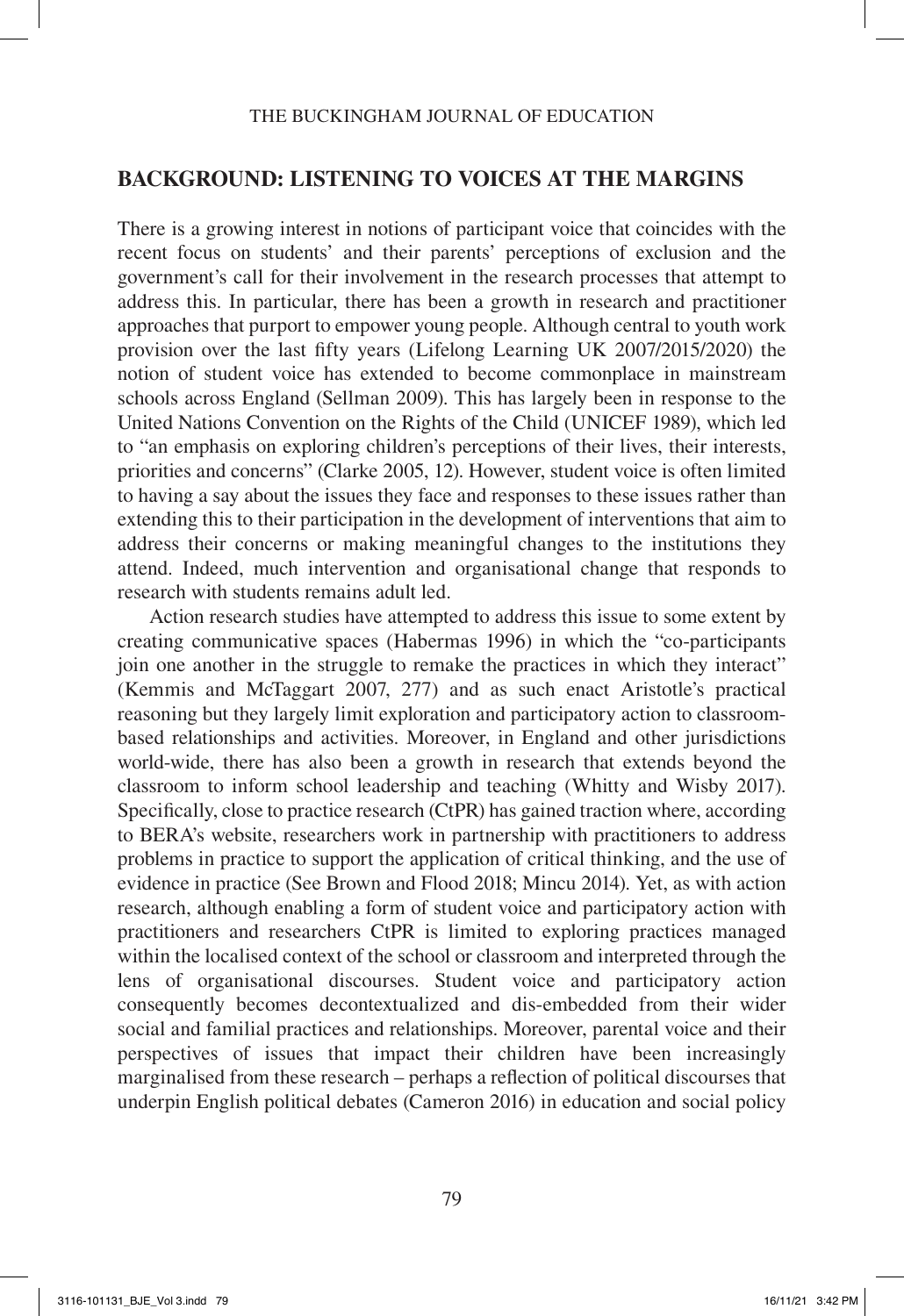(CSJ 2013) that view and respond to issues related to exclusion through a deficit and reductionist lens. That is, they view exclusion as influenced by specific causal events largely located in lack of parenting skills that extends to perceived moral or developmental deficit in the students.

Moreover, although extending their reach beyond the school gates to family and community sites government approaches to education policy changes have largely been limited to exploring students' perspectives in response to proposals that have already been set out (Edwards and Brown 2020). Indeed, Edward Timpson's call for evidence made it clear that the review of the processes for exclusions would not "seek to examine the powers head teachers have to exclude" (DfE 2018, 1). Rather, it stated that the next stage of the review would focus on addressing the range and quality of alternative provisions, which avoided examining or addressing the quality of provision or exclusion processes involved in mainstream schools. The call for excluded students' and their parents' perspectives of exclusion by Edward Timpson threatened therefore to become a token gesture that would undermine any meaningful review of exclusions by: i. limiting the participants voices to having a say about issues related to exclusion and, ii. limiting any subsequent participation in meaningful changes that would enable their position in the organisation to be altered.

However, in line with Arendt's (1958) discussion on the conditions in which humans flourish, we view voice as speech and action. It is dialogue in action (Biesta 2004; Freire 2005) - a transactional process (Sellman 2009). Moreover, we understand voice as authentically representing participants' perceptions (in the Husserlian sense) of their realities. Here, participants' perceptions of their lived experiences of school exclusion are taken as reliable and valid evidence of their realities. We therefore reject the notion of students' and their parents' voices as a distorted perspective (as opposed to perception) of a fixed reality located in the organisational and political discourses and power structures underpinned by education policy.

With this in mind, this article presents the methodological approach and findings from the first stage of a two-part study called Beyond the School Gates (funded by SLN: COP1 March-September 2018). The first stage involved research, analysis of data and the development of a theoretical framework that would contextualise the participants' lived experiences within their own concrete realities. The second stage, to be published in a further article, aimed to draw on this theoretical framework in order to guide the students' and their parents' participation in the development of an intervention. Thus, enabling their voice to be acted upon as a process of speech and participatory action that would extend to addressing their concerns by meaningful changes to organisations that the students attend.

<sup>&</sup>lt;sup>1</sup> Sussex Learning Network: Community Outreach Programme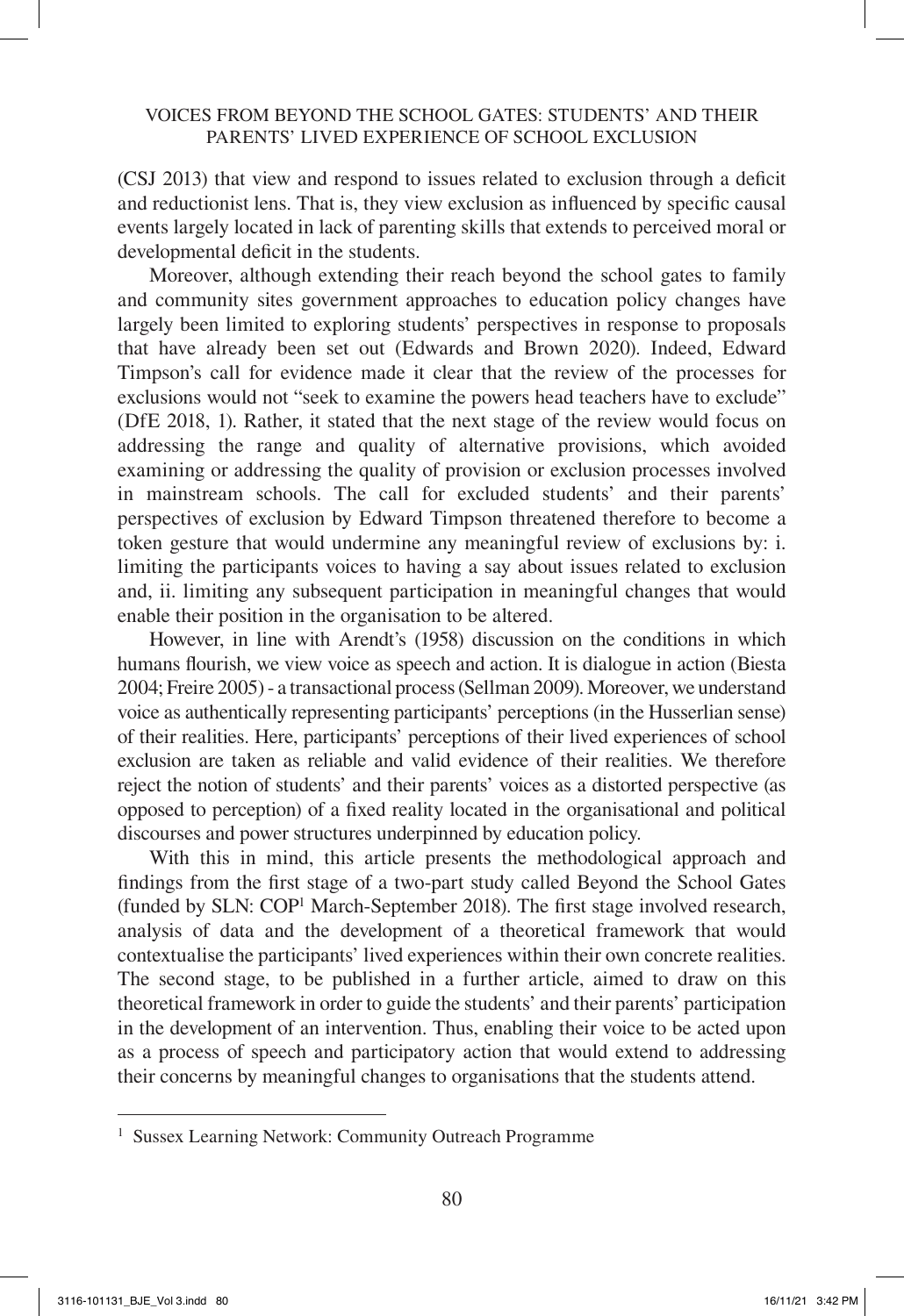### **METHODOLOGY**

This study followed a renewed interest in PAR approaches that seek to explore marginalised groups' voices (See Kemmis, MacTaggart and Nixon 2014; Bakkali 2017; Payne 2007) and address the limitations of action research and CtPR by taking into account a broader view of education and social change. Participants' voices are understood in relation to actions, beliefs and values that emerge historically and within wider social contexts (Kemmis and MacTaggart 2007).

PAR is not a new concept but there has been a renewed interest in its processes and critical emancipatory ideals (see Freire 1971) in England and internationally (Kemmis and MacTaggart 2007; Payne 2008), particularly among adults and young people from minority or marginalised groups. More recently, the use of PAR to research social justice issues among young people (YPAR) has gained traction (Powers and Allaman 2012; Youth Activism Project 2018). Here, participants' lived experiences emerge from dialogic spaces managed within complex and intersecting family and social relational sites providing a rich source of evidence that forms a platform from which to orientate transformation and change. Hence, PAR methods were employed because it stresses active involvement and intervention by stakeholder groups in a problem or set of practices that extend beyond the school gates. Furthermore, it is often conceptualised as a cyclical process involving reflexive planning, observing, reflecting and acting (Kemmis, McTaggart and Nixon 2014). In this way PAR works to create a participatory forum in which members of a community, in this case the excluded students and their parents, could collaborate to (re) conceptualise issues or practices embedded in their social world, with a view to intervening and improving the situation.

However, as stated earlier this study was PAR in nature and did not extend at this stage to specifically involving the excluded students or their parents in the processes of designing and carrying out the study. This was due to having no prior established relationships with the students who we anticipated working with. The study was developed in partnership with a community organisation who had a good relationship with these students and their parents and who would signpost them to the study via their website. Hence, their participation would become increasingly collaborative as the study progressed.

Rather, at this stage of the study the focus of our participant action research drew on the longstanding relationships between the lead author and three former excluded students and two of their parents with whom he had previously supported as youth worker and secondary school teacher. They were trained in qualitative research methods, reflective thinking and writing skills that would enable them to draw on their own lived experiences of exclusion in order to sensitise themselves to the voices of our student and parent participants.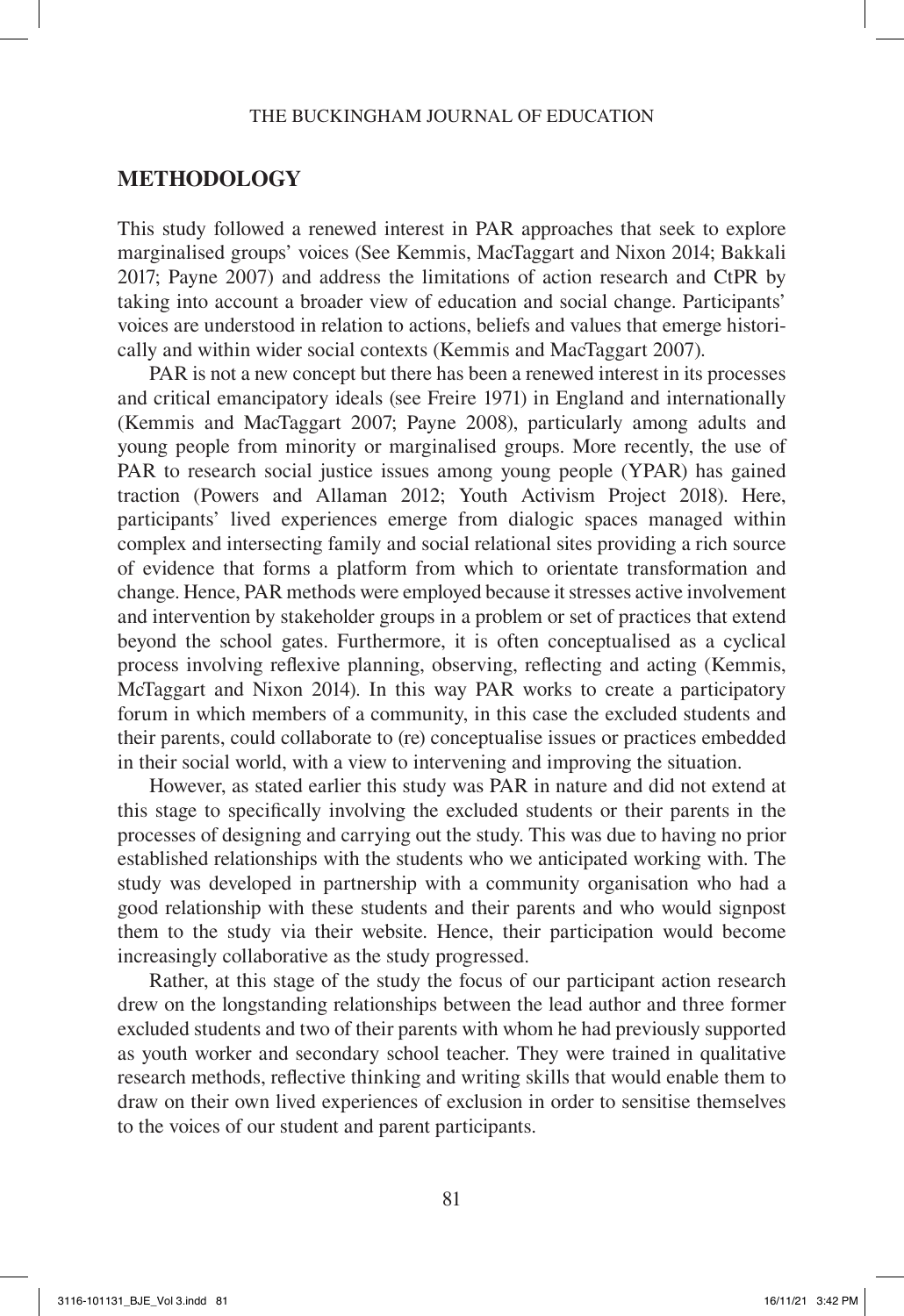The praxis underpinning the research approach allowed the PAR team to reflect on their own experiences of school exclusion and successful interventions that the author had facilitated in their trajectories. In this way the researchers had been involved in the development of this study long before the project's formal inception. In this sense the study was PAR in nature and beyond this the PAR team collaborated with both authors at every stage of the research process from research design to analysis, although these contributions were structured and assisted by the authors. This PAR approach was more fully developed to involve the excluded students and their parents at the focus of this study in the final dissemination stage that included them developing the intervention that would help the students to re-engage their education.

#### **Research aims and tools**

The aims of the study were to

- 1. Draw on the lived experiences of former excluded students and their parents to listen to the experiences and perceived needs of current excluded secondary school students and their parents
- 2. Respond to the findings from stage one to develop an intervention that helps current excluded students and their parents to draw on their own and wider resources to meet their developmental, wellbeing and education needs and re-engage education

For the purposes of this study, exclusion referred to students who had either experienced repeated fixed term exclusions over the year leading to the study or who had been permanently excluded from mainstream secondary schools and who now attended alternative provisions / FE colleges but who still experienced fixed term exclusions. Some of these students had also self-excluded ie refused to return to school following formal exclusions.

The first aim (stage one) drew on the notion that students' and their parents' perceptions of a meaningful education and the processes of exclusion would be located within wider familial and community discourses and aspirations that formed future orientated and collaboratively produced self-projects (Edwards 2018; Farouk 2017). It asked

*How do excluded students and their parents understand education and the processes of exclusion in relation to their future aspirations and educational goals?*

To answer this question the PAR team used semi-structured focus groups followed by interviews. Focus groups enabled a number of people to be interviewed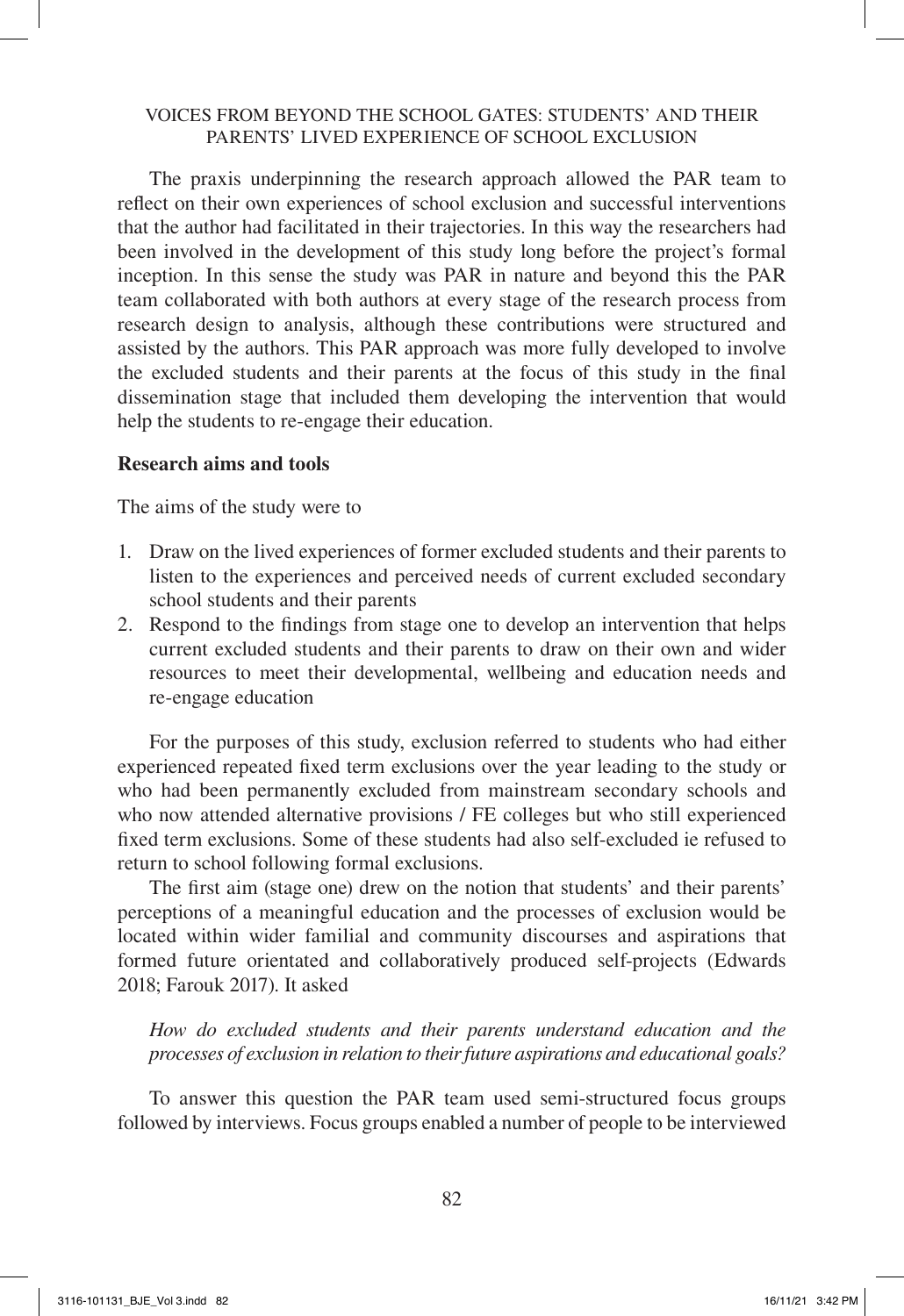#### THE BUCKINGHAM JOURNAL OF EDUCATION

simultaneously and the responses of individuals in groups could be used to stimulate the responses of others. The focus groups involved placing a range pictures on A1 sheets of paper and asking the participants to write on post-it notes and discuss thoughts that came to mind when they saw these. The pictures represented sites in which the self-narrative and formal education coincided and explored students' and parents' aspirations in relation to these. These were i) a secondary school, ii) a classroom with a teacher teaching, iii) academic study books and the word *Education,* iv) a student standing in front of a painted wall with the words '*The good life (now)*', v) a student standing in front of a painted wall with the words '*The good life (future)*'. Each student and their parents were then invited to attend a semi-structured interview with a PAR team member (individually or students with parents) that would explore each theme in more depth and in relation to their personal circumstances.

### **PARTICIPANT SELECTION CRITERIA AND PROFILES**

The aims, rationale and outline of the study were then forwarded to the gatekeeper of our community partner organisation, which was a parent carer forum. This person acted as the project safeguarding officer who also designed a poster that outlined the purpose of the study and invited parents and excluded students to attend focus groups and interviews at one of the organisation's designated sites. The organisation is a non-political central hub validated by the local authority Children's Services with whom parents and excluded students are put in contact with through local support organisations following exclusion, particularly if the excluded student has SEND. The lead author then created a short video to explain the aims of the study, which the community partner gatekeeper uploaded to YouTube and added a hyperlink to the poster. They then advertised the poster on their website and forwarded the web address to the local authority Children's Services for wider public dissemination.

Five families responded to the poster and each attended focus groups. Participants included five males aged 13–17 years and one female aged 14 years. Five of these students' mothers and two of their fathers also participated in the focus groups and interviews. Two parents attended focus groups and interviews without the students, as the students did not want to participate initially. However, the parents attended focus groups because they were keen to access support so they could help the students at home and when we carried out interviews at home the students wanted to participate. The contexts of each student's educational exclusion and family circumstances were that all of the students had an Education Health Care Plan (EHCP), which made them eligible for the highest tariff of funding for additional support (ie Education psychologist, specialist alternative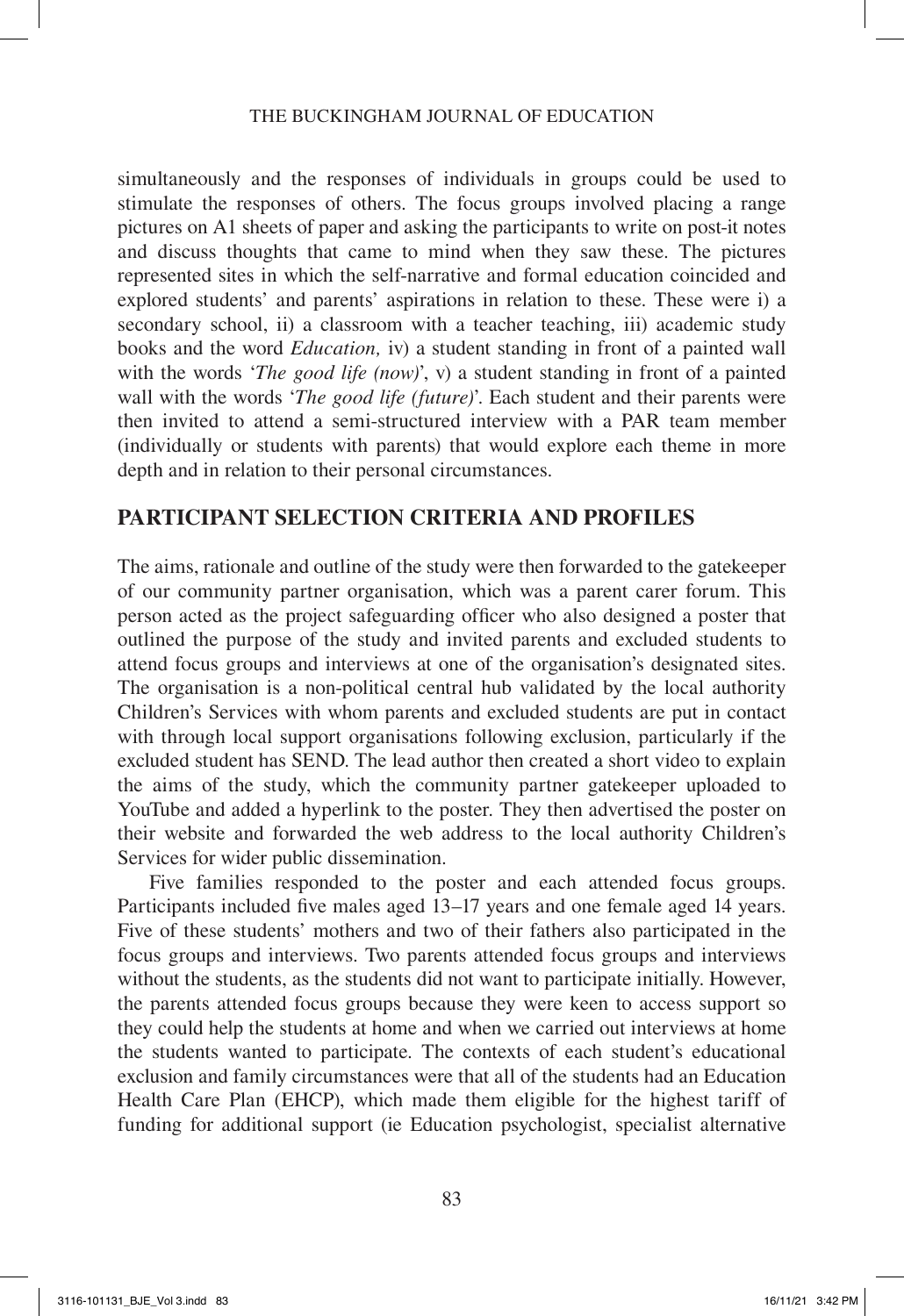provision). All the students also had one or more forms of Special Education Need or Disability (SEND) and had been excluded from mainstream school provisions and were either now refusing to attend any provision or had also been excluded on fixed term or permanently from their alternative provision at the time of the study and also over the previous year. Two male students had become involved in drugs misuse and concerns had been raised by their parents about involvement in county lines drugs trafficking for which the police had become involved. Three male students had been bullied at school and had become reclusive and the female student had become reclusive following exclusion. All the parents had either full or part time employment except one, who had had a brain haemorrhage and could no longer work. Employments ranged from former micro-biologist with PhD in micro-biology, police support workers, early years practitioner, small business owners. Two of the parents had experienced break up with their partners and the other parents were married or co-habiting with partners. All of the students and parents were white British other than one male student who was of mixed race and lived with his aunt (who was now his legal guardian) and her husband.

Four focus groups were carried out and two parents and one student attended two focus groups. The community partner gatekeeper (or designated member of staff) remained in the building for the duration of each focus group. Each participant was then invited to attend a further interview and provided with an information sheet that outlined the rationale for the interview. All the students and parents agreed to attend an interview and asked for these to be carried out at their homes. Interviews were carried out approximately three weeks after each focus group but communication between parents and the authors was maintained during this time via email or telephone in order to make arrangements and to follow up with any further queries or lines of inquiry the parents or students had. After the interviews the participants were offered the opportunity to participate in the development of an intervention that would be informed by the findings and would aim to support them to meet their developmental and education needs at the next stage of the project. Thus enabling them to become participant action researchers themselves and to collaborate in the processes of making meaningful changes to issues that affected their lives.

### **LISTENING TO VOICES: SENSITIZING THE PAR TEAM TO STUDENTS' AND THEIR PARENTS' EXPERIENCES**

Following the focus groups and interviews two of the research team transcribed the audio recordings and printed them ready for dissemination at a data presentation and analysis training event carried out by the lead authors at the end of May 2018. At this event the authors helped the research team to develop their reflective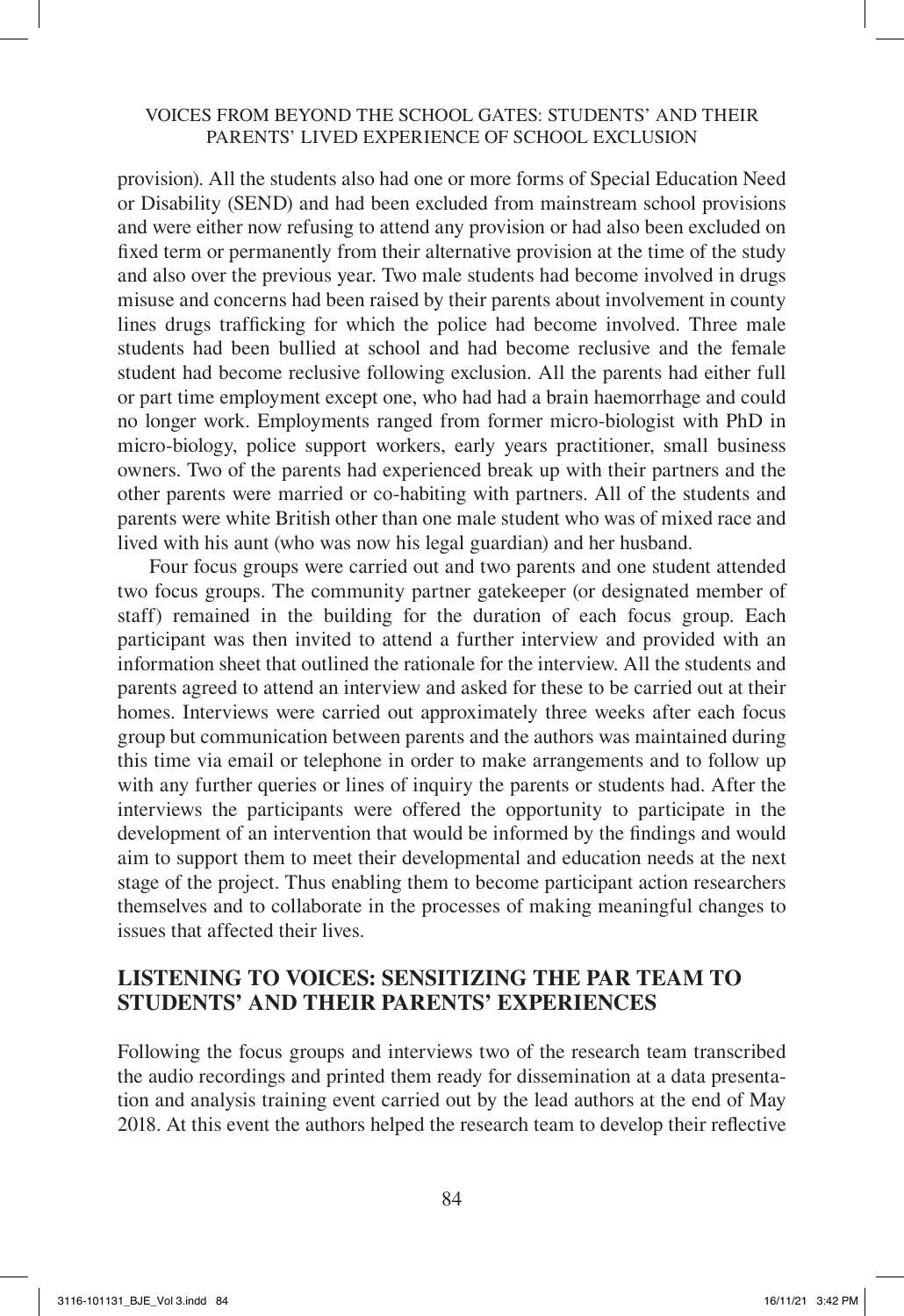and critical thinking skills and to understand sensitizing processes that would enable them to identify and analyse key findings.

This process involved each researcher reading a chapter from Hooks (2010) that explored notions of reflective and critical thinking and how they could apply these to data analysis. They then considered Bourdieu's (1993) habitus and Freire's 2005 concientization in order to become sensitized (Blumer 1954) to the conditions in which participants' responses were grounded and also their own assumptions related to their own lived experiences that might bias their analysis of this data. The researchers were then asked to draw on this knowledge and analyse the contexts from which each participant's responses in the transcripts emerged. This included family relationships, type of exclusion experienced (permanent or fixed / informal or informal), gender of participants, educational interests and individual and family aspirations. They then read these transcripts and highlighted sections that stood out to them (see photo 1 below). They were then asked to summarise these highlighted sections in one or two words and write them down on post-it notes. Now they were becoming sensitised to each participants' experiences in the transcripts. The key words, once written on post-it notes by each team member, were then placed on a large table in groups based on similarity (see photo 2 below) in order to identify themes. The key words and themes were then analysed to develop a theoretical framework.

## **KEY FINDINGS**

The findings are presented under three headings; *sensitising words*, *themes*, and *theoretical framework*. These summarise the findings from each stage of the data analysis process carried out by the researchers<sup>2</sup>.

### **Sensitising words**

A range of key words and phrases stood out that related directly to the students' and their parents' experiences of educational exclusion that also coincided with the construction and maintenance of a future orientated self-narrative. Below are examples of key words that stood out to Alison and Vicky who were members of the PAR team (photos 1 and 2)

Some of the words above were listed by both Alison and Vicky even though the transcripts they had been analysing were different and neither researcher had

<sup>&</sup>lt;sup>2</sup> N.b. Beau had found full time employment during the research period and remained in contact but was unavailable to attend the analysis day. One of the authors therefore took Beau's place in order to analyse his transcripts.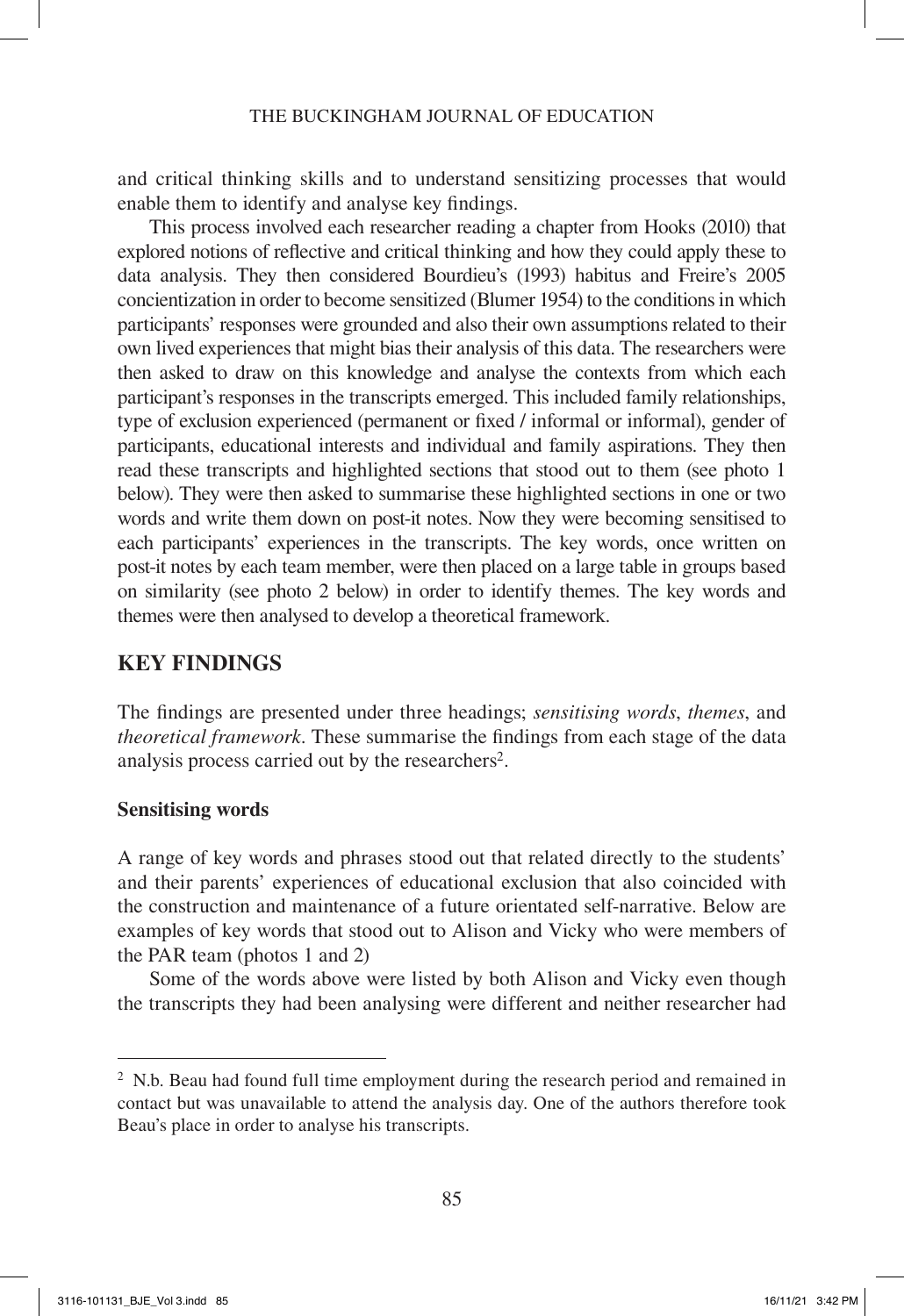

**Photo 1: Alison's key words Photo 2. Vicky's key words**

read the other's transcripts. For example Alison noted 'Being with friends' and 'Relationship building'. Vicky also noted 'Doesn't like being separated from his friends'. Alison noted 'Grades / qualifications needed and wanted' and 'Very clever / intelligent' and Vicky noted 'likes to teach himself' and very intelligent, enjoys learning.' Alison noted 'Barrier to learning' and punishment' and Vicky also noted 'looked on as a naughty kid' and school polices not meeting needs'. These correlations were also repeated by Claire, Natalie and one of the author's in their own key word analysis For example the words 'stuck – future' (author) and 'Wants a positive future' (Natalie) correlated with 'Unsure of future' (Claire).

## **Themes**

Similar key words were then identified by each PAR team member and placed in thematic groups (see photographs 3 and 4 below).

Eight themes emerged, which are presented below with the key words:

1. School

As long as he's happy, Not sat at home on benefits, Reduced timetable, Not positive at school any more, Behaviour got worse, Results of exclusion, Lowering Aspirations, Own goals, Don't have high expectations, Thrives on saying "Well done", Pushed to the side, Size of classroom, Isolation, Governor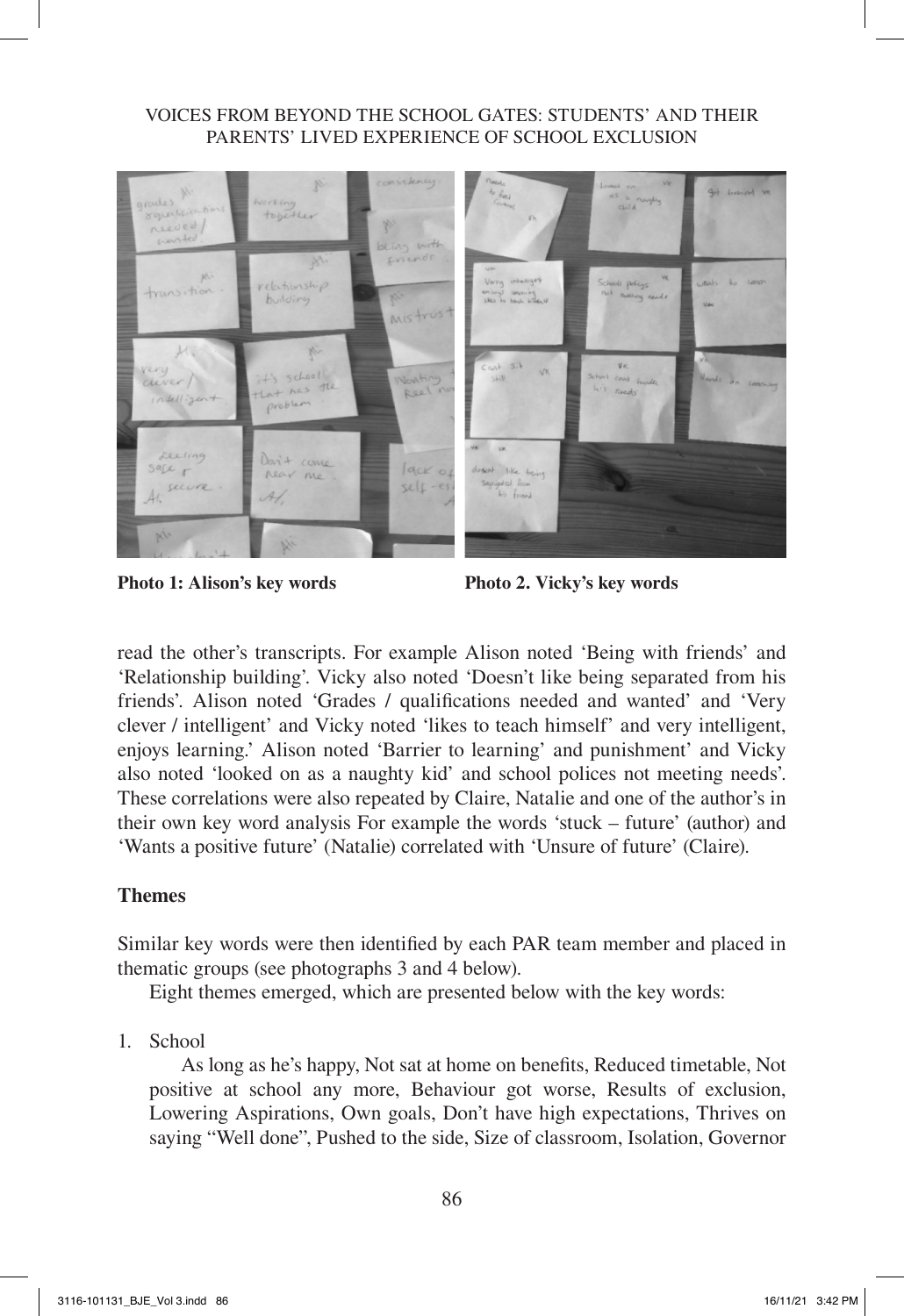### THE BUCKINGHAM JOURNAL OF EDUCATION



**Photo 3 Photo 4**

meetings, Stupidity (of school), Low level disruption, School policies not meeting needs, Looked on as naughty child, Got behind, Expelled, Them and us, Referrals, Policies, Discipline / Small rules, Likes school structure despite all the issues, Rules, Punishment, Detention, No proof If a teacher believes that, it is likely that the child has done it, Educational Health Care Plan

2. Relationships

Team building, Detachment issues, Parent and child – Try to be friends, Relationship building, No friends, Being left out by teachers and peers, Let down at school, Doesn't like being segregated from friends, Doesn't fit in, Lack of trust, value - Being the cool kid, Locked in, Working together, Peer pressure, How children behave nowadays, Mistrust, Beings with friends, Bullying in school and continuing outside of school – family relocated

3. SEND support

SEND late diagnosis, Lack of ASD understanding from teachers and tutors, Lack of support in the classroom, School can't handle his needs, CAMHS, Autism, Support stopped, Fighting for support, Barrier to learning, Goals, Diagnosed, Didn't get the support, Didn't understand.

4. Misunderstanding

No faith in the school system, It's the school that has the problem, Can't cope with her, Always got the blame, Thoughts about going back into College,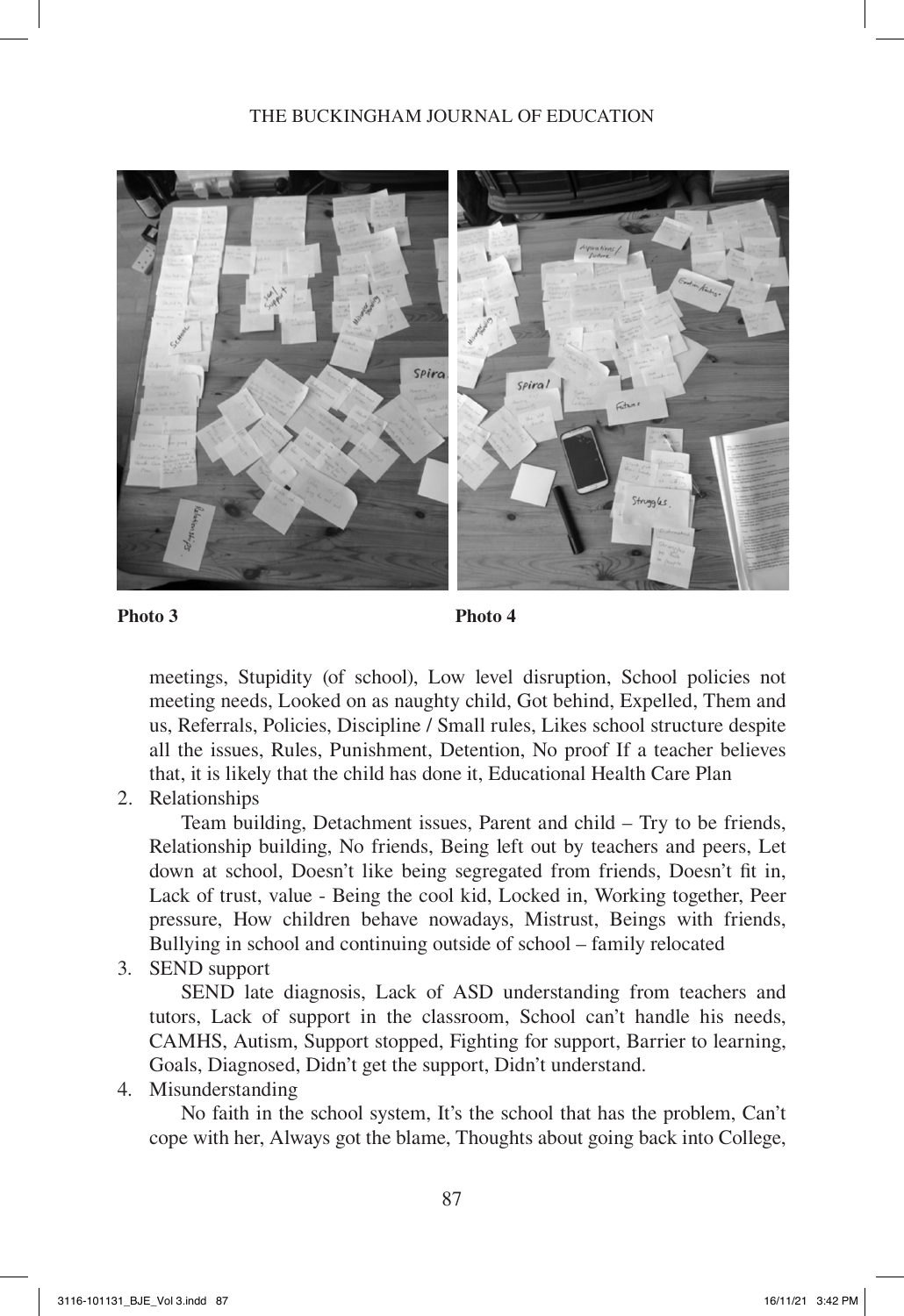You only realise at a later date, Failed him, School let him down, They don't understand, Pushed from pillar to post, Misunderstood, Not being listened to or taken seriously, Repeated many times, Not being told things, Multiple exclusions for misunderstanding.

5. Emotions and feelings

Can't sit still, Inquisitive the bored, Happiness, Wanting to feel normal, Bored very quickly, Feeling safe and secure, Doesn't like talking, Lack of self esteem, Fear of failure, Needs to feel control, Don't come near me

6. Future aspirations

Wants to learn, Looking for acceptance in society and fitting in, Doesn't absorb stuff, Choices, Grades, qualifications needed, Transition, wants a positive future, Wants to get qualifications, Concerns for finishing current course, Needing to achieve, Very intelligent, Enjoys learning, Likes to teach himself, Very clever / intelligent, Consistency

7. Struggles

Won't put their hands up, Couldn't write, Labelled, Too embarrassed to put hand up and ask for help, Distracted, Struggles to talk to people, Struggles to stick with anything, Struggling, Not good at sitting still

8. Diversion

Consistency, Lots of things impacting, Good with his hands, Hands on person, Not academic, Stuck, Future choices, fixing bikes.

# **DATA ANALYSIS**

The PAR team then analysed these themes in order to identify a unifying theoretical framework. Here, the team explored correlations between key words in each theme by moving word clusters around each other and then each person calling out words that best reflected (or signified) these clusters in relation to each other. Words included 'Parenting responsibility', 'The old Frankie back' (Claire was reminded of Frankie's mother saying this in her transcript), 'Hard work', 'Spiral', 'acknowledge and openness and blame'. The key word that stood out to Vicky was SPIRAL, which she wrote down and placed in the centre of each word cluster (see photos 4 and 5). She then explained that the word clusters reminded her of her own experiences of exclusion, which felt like she was spiralling out of control with no particular trajectory. She explained that each time she had encountered professionals who had attempted to identify causes of exclusion, her behaviour, low attainment and psychological or social and developmental issues this increased her feeling of spiralling out of control. Her experiences had been such that increased input from professionals had speeded up this process for which there was no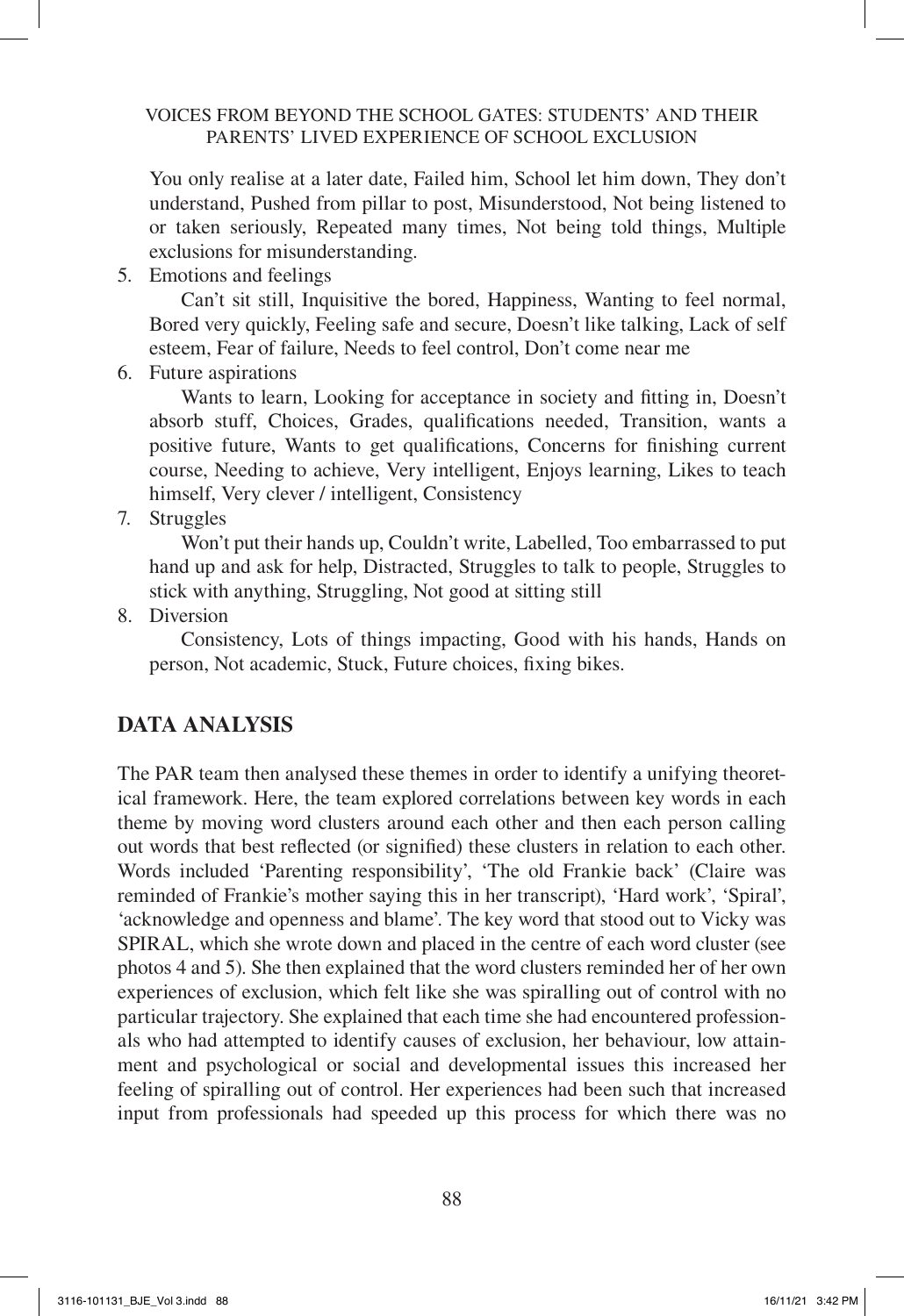centrally identifiable causal effect or defined trajectory. She then placed the thematic groups in various positions around this word to demonstrate her point. Whichever position she placed the cluster of words in they still corresponded with the theoretical idea of a 'spiral'. A word search was entered into each transcript by using ctrl/f and entering the word 'spiral' in the search bar. One of the authors then noted his reflections and notes made on his transcript that corresponded with this theoretical idea. The section below was taken from an interview with Tasmin, Jake's mother

- *Simon It does sound as though, feels like he has got himself in a hole and he knows that and he ain't gonna get himself out of it*
- *Vicky I don't think he can see a different way forward, I think he's just stuck in a spiral and it could go down whereas we need to help him see something*
- *Tasmin And I think if you tried speaking about it, that's where he'd start shouting over you because he knows it but he doesn't want to acknowledge it because that's hard work*

Here, Jake's actions appeared to be avoiding contact with organisations and the world outside his family. For example Tasmin explained that since becoming excluded from mainstream school in December 2017 and attending an alternative provision on a part time timetable from January 2018 he had started to become involved in crime with other students who also attended the provision. He had gradually lowered his aspirations to the point that he was happy to be a builder rather than a construction engineer, which he had previously aspired to. Tasmin had also explained that more recently Jake had started refusing to leave his bedroom and had not wanted to meet institutional representatives related to education or Children's Services. Actually, Jake had refused to attend any focus groups or interviews and it was only during a later visit to meet Tasmin at home with Simon and Alison on  $8<sup>th</sup>$  June that he had asked to discuss his issues and experiences. Jake's actions were not in isolation though.

Further analysis of all the transcripts was carried out by reviewing them through the theoretical sensitising lens of 'spiral'. On analysis of Maddy and Jo's transcripts it was noticeable that they too had become withdrawn since experiencing school exclusion and also remained indoors playing on computer games in their bedrooms. They too had refused to talk to any professionals related to school or education or Children's Services. Furthermore, Neil's transcript also showed that following an incident with a teacher in a cookery class, which had been unresolved, this had also led to a spiral of exclusion and gradual educational disengagement. Moreover, these experiences had speeded up a spiral of internal (to the student)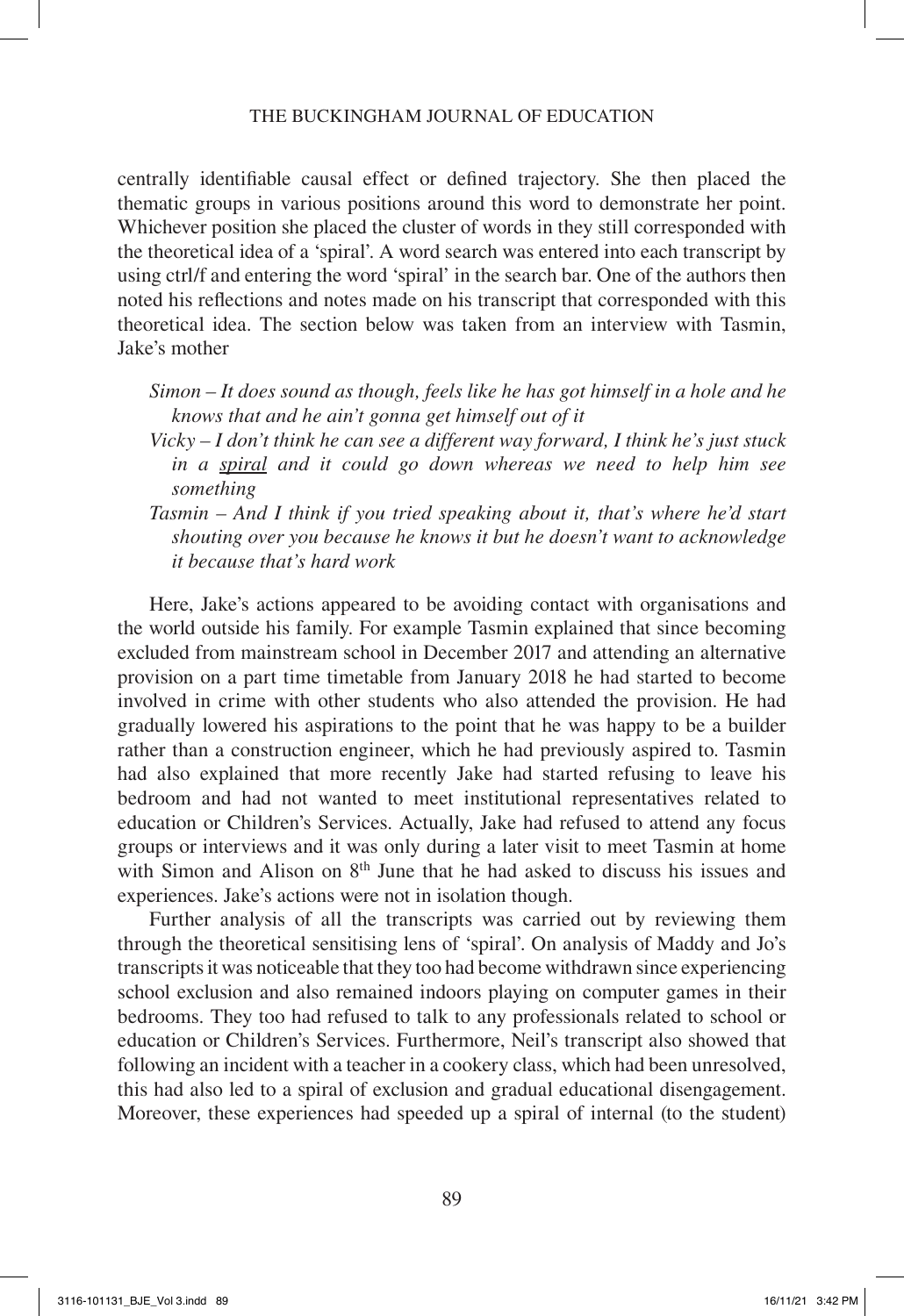conflict, frustration, misunderstanding that had culminated in the parents explaining that their child was crashing and falling apart – spiralling out of control

- *Tasmin: I probably couldn't get him (Jake) into a school uniform now… whereas he wouldn't get the support because his learning was good but now its slipped, he was able to maintain it on of his natural intelligence, but now its crashed*
- *Julia: I've just called my child (Maddy) a F\*\*\*ing dole dosser(…). She thinks she's being attacked by certain teachers, even if you just talk to her in a normal voice but says you haven't written enough on that page, she hears you shouting, she can't handle it and then the defiant rudeness*
- *Tina: Neil was at cooking college it didn't go well because he er walks quite fast then when he was moving the knives he was moving too quick so he kept on getting suspended … the pastoral care was horrible, the SENCO was disgusting, they just you know it culminated in in fact Neil's younger brother, we've been moved a year now, I just took him out of the school cause it got too bad*

This spiral had unfortunately sometimes led to much needed support being withdrawn from the student, as Julia explained

*Julia: We get funding from adoption support but that's been pulled because Maddy won't engage*

Some parents and students had subsequently lowered their employment aspirations in response to these issues, as the spiral continued. Tasmin pointed this out

*Tasmin: he used to be a very good speller and a very neat writer but something, you can see now in all his books he just rushes and its scribbles because he doesn't care…he (Jake) did say he wanted to be a mechanic before, you know like normal scooters, he took them apart, take all the parts and then get old parts from his mates, put them together and sell them, like he's always been doing stuff like that, so he can always make money can Jake, so I know that he's able to do these things*

Yet, all the students wanted to learn, as Jo explained

*Simon: So if you didn't go to school would you want to go to school? Jo: Yes*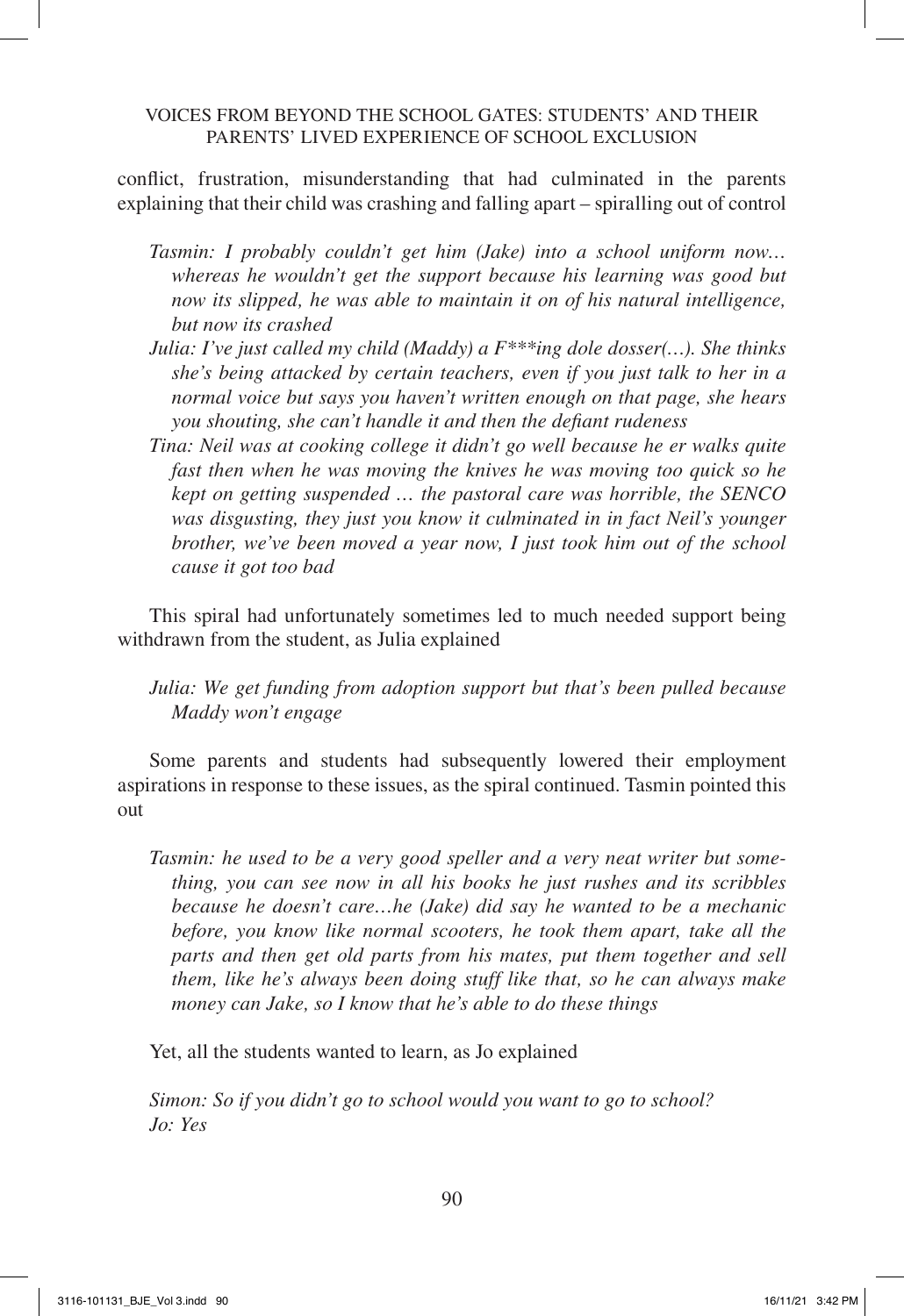#### THE BUCKINGHAM JOURNAL OF EDUCATION

*Simon: So what would you want to learn?*

*Jo: Science, English, erm physics.,,, I want to make my life better and go back to mainstream*

Neil reflected these thoughts when Simon asked him to summarise his hopes for the future

*Neil: Just to get the grades and qualifications you need.'*

Julia spoke on Maddy's behalf in Maddy's absence about her future aspirations, which Maddy confirmed in writing, as she preferred to write on the interview question sheet for the perceived safety of her bedroom

*Julia: she knows she has to get the grades, she wants the grades*

Students were also perceived by their parents to be intelligent and capable of learning, as can be seen in Tasmin's comments about Jake and also Saskia's comments about Jo

*Saskia: Jo is really bright and an amazing learner but he's missed years of school – four years out of eight Julia: She (Maddy) is very intelligent*

Interestingly, Jo, Jake and Maddy had all started teaching themselves new skills since being excluded from school. Jake had started taking scooters apart and putting them together to sell them and Jo explained that he took games controllers apart at home and transferred internal processors to make them bespoke to his needs. He had also searched the internet with his mother Saskia to read about Albert Einstein. Maddy had started to develop her appearance by experimenting with clothing designs, hair and makeup. The findings show that the students' desire to learn had not diminished with exclusion, neither had their aspirations. Rather, self-education (re-building computer consoles, scooters, design / hair & Beauty etc) within perceived safe spaces (bedroom or with peers in town) helped the students reduce their anxiety related to exclusion and disaffection and the external pressures to conform to untenable expectations in school or at home. This mitigated the effects of this spiral of disaffection and confusion by attempting to find a way forward on their own terms in order to meet their aspirations. This process had been encouraged by the parents who seemed pleased that their child was trying to learn - any learning and education (whether online or self-led) was better than none.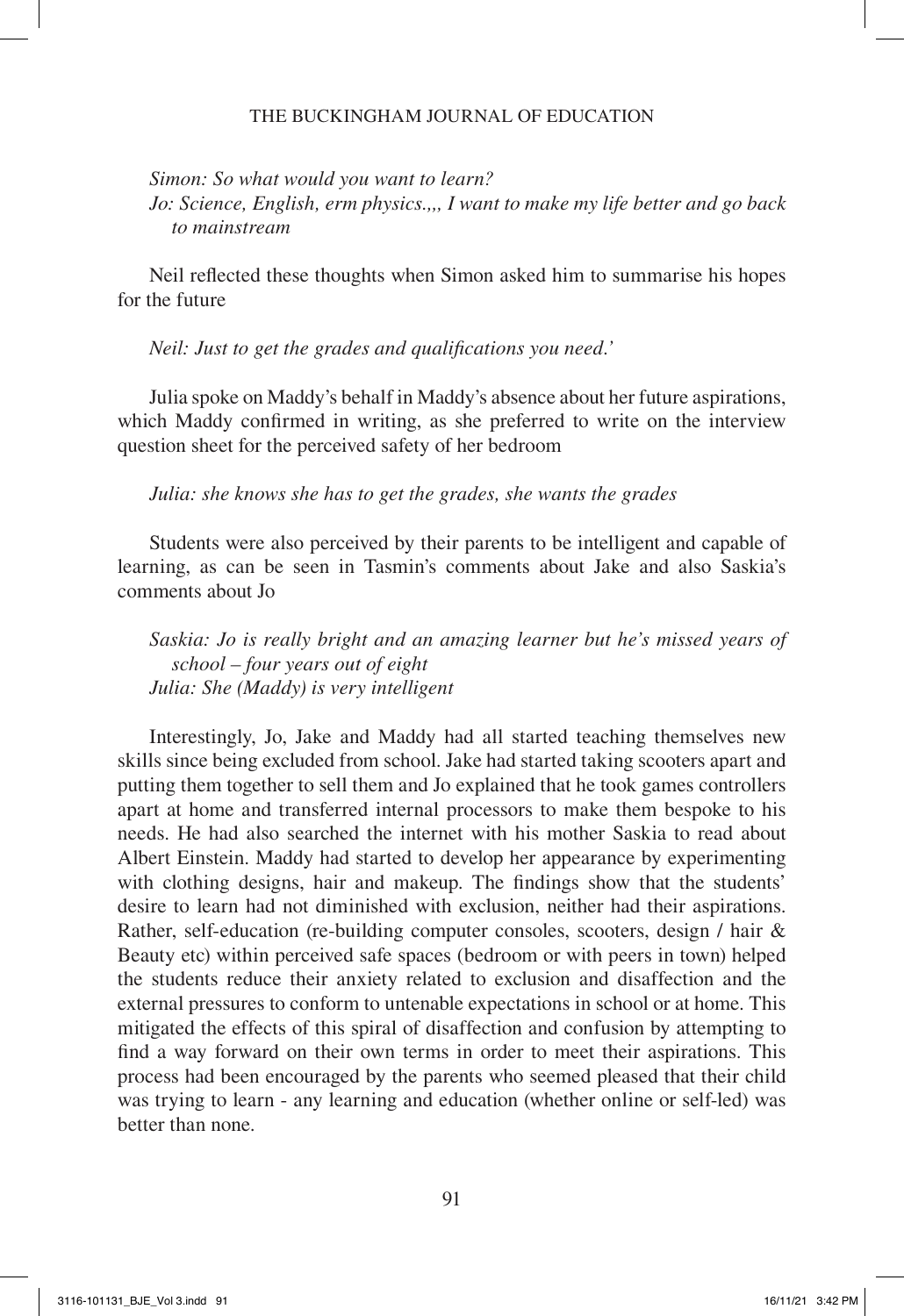Moreover, in addition to having to manage issues related to SEND each student was also attempting to manage the transitional processes of adolescence. Being cool in relation to peers, as Tasmin and Julie explained about Jake and Maddy's behaviours, was becoming increasingly important to them. However, adolescence is a transitional stage in which students move away from parental input towards the influence of peers as a process rather than a defined step (Farouk 2017). Hence, the findings also showed some students, although rejecting some of their parental input, had also attempted to maintain this relationship and the ontological safety and security this had previously provided. For example, Julie explained that although their relationship was fractured Maddy had recently mentioned to her that they had not been shopping together for a long time and had subsequently asked Julie to go shopping with her. However, Julie said she had dismissed this request as she thought Maddy had needed to re-engage her education first. The implication here was that Maddy would be allowed to go shopping as a reward for compliance rather than as part of their family relationship building activities.

## **DISCUSSION: A SPIRAL OF COMPETING DISCOURSES**

The data findings and analysis show these students' had an innate creativity, a desire to learn (Arendt 1958; Freire 2005) and future aspirations (Giddens 1991; Edwards 2018). However, each of these attributes had diminished but not been extinguished as they experienced continued educational exclusion. New pathways and opportunities for becoming and achieving these aspirations were being explored by the students although tentatively and largely in isolation from external support, parents and peers. For example, Tasmin explained that Jake rarely discussed his personal issues with her and that their relationship had started to become strained due to his educational exclusion from mainstream school and being placed in an alternative provision on a reduced timetable. Julia and Kira's experiences were similar with their relationships with Maddy and Frankie respectively. However, these parents had tried to support each student in their personal, social and academic development and to meet school expectations by supporting professionals as they became involved the students' re-engagement with education following their exclusion. Yet, the students had each withdrawn further and 'crashed' as Tasmin pointed out. Subsequently, relationships between students and their parents, students and the school and students and their peers had become fractured and their behaviours and educational trajectory had spiralled out of control leading to subsequent and ongoing exclusions and educational disaffection. Hence, their individual trajectories were significantly influenced by these processes and external factors rather than their rational choice. Subsequent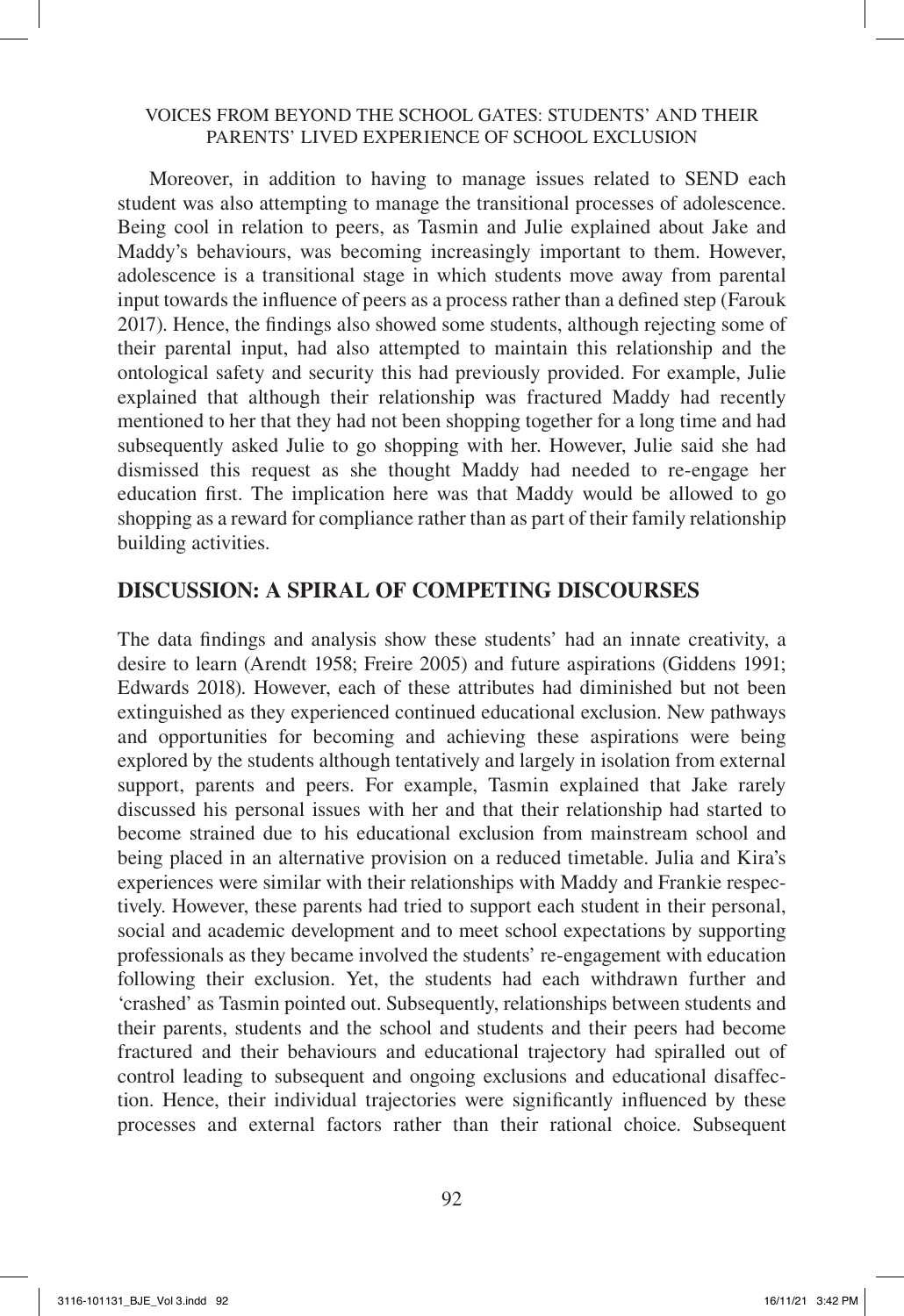interventions, albeit by professional organisations, parents, peers<sup>3</sup> or self-interventions such as withdrawing into bedrooms had the effect of speeding up this spiral of confusion, extreme emotions and behaviours. This spiral was further compounded the debilitating effects of, and lack of support for each student's special educational needs and or disabilities (SEND). A process that had served to increase the parents' and students' disorientation in time and space – that is in relation to the self-narrative story and the home, school, and community relational sites / spaces. Consequently, a culture of blame developed that led to increasingly fractured relationships between students, parents and school staff and organisational representatives.

To identify and address specific causal influences for students' educational disengagement is an untenable and unfruitful approach, as this had increased the spiral effect, which led to the withdrawing of the little remaining support the parents and parents had (as seen with Maddy). However, it is evident from the findings that the students were using their critical faculties to negotiate school, organisational structures and obstacles they encountered as they attempted to access and re-engage their education and future aspirations. Yet, as opportunity diminished this may well have impacted their motivation to access their education in terms of school curricular learning. Nonetheless, their creativity, desire to learn and develop socially and academically and to achieve their aspirations remained - albeit expressed in more holistic forms. Individual agency was being exercised in the form of ascriptions made to the self through exaggerated makeup, hairstyles and design or in the form of taking apart and re-assembling consoles and scooters.

In line with DfE (2016) the students were indeed taking responsibility for their own determination either through attempting to rebuild relationships with parents (Maddy) or developing relationships with new peers (Frankie and Jake) although sometimes in relationships that might be perceived as detrimental to their wellbeing. However, in line with Giddens (1991) the findings show these students were attempting to re-establish Umwelt (a trust cocoon) within routines of normalcy – that is within every day relationships that they had once deemed normal. They were creating pathways to maintain these processes under the conditions of restricted personal agency, which in turn limited their ability to achieve the good life found in a good job and personal happiness. Hence, alternative pathways were being explored via the use of more holistic skill sets but this process of developing agency was bounded by a spiral of conflicting external (organisational

<sup>&</sup>lt;sup>3</sup> For example, Jake was enticed towards criminal acts by other excluded students that may in itself be seen as a peer intervention – see Farouk (2017).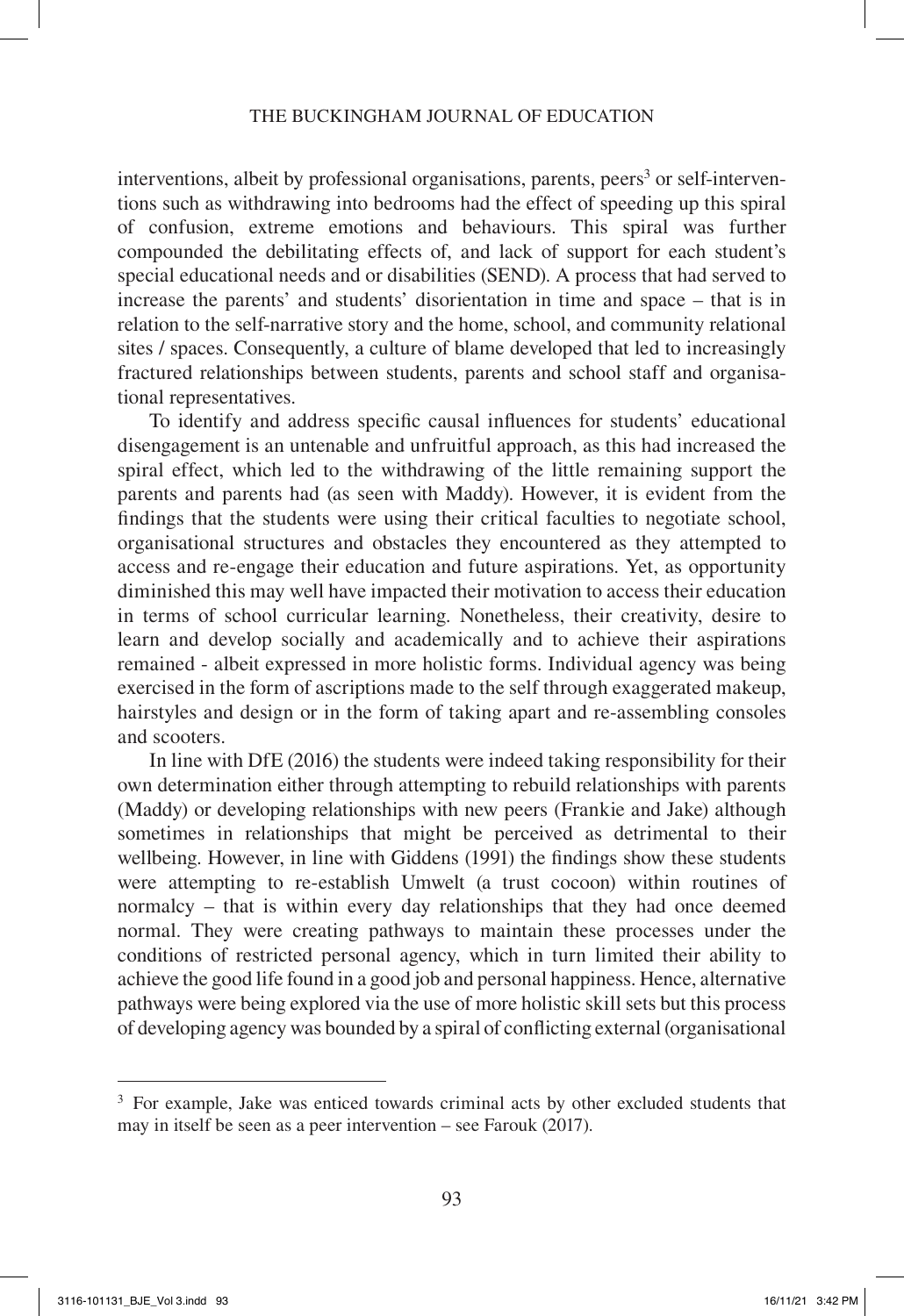and relational) and internal (emotional and psychological) discourses and limited learning opportunities. Consequentially, the students' and their parents' aspirations decreased as the spiral of conflicting influences and discourses increased.

This suggests that, in response to personal, social and institutional factors leading to and influencing students' school exclusion and subsequent spiral of disaffection and educational disengagement each student and their parents had been attempting, through various means, to re-establish a sense of Umwelt (Giddens 1991). That is, a sense of ontological security (sense of knowing who I am) in relational sites. Giddens claims that is within routines of normalcy, relationships that we encounter in our daily routines, that a sense of ontological wellbeing or 'Umwelt' is established and maintained. These routines form a framework from within which their future self-narrative is orientated. If fractured extreme existential anxiety and ontological insecurity can be encountered (Giddens 1991; Edwards 2018). Re-establishing this sense of ontological security and maintaining the routines of normalcy in order for the individual to re-negotiate their self-narrative and future orientated goals becomes a primary concern. Hence, the students' desire to learn had not diminished but access to education that enabled them to reach their future aspirations was significantly restricted.

Hence, the lowering of students' and their parents' aspirations for their future employment and educational outcomes but the maintaining of educational engagement was managed by any means that might work. Yet, the students and their parents approached this goal from different perspectives. The parents had attempted to engage the support provided by educational psychologists, school leaders, social services and SEND specialist support groups. Where this had not made significant impact on the student's educational engagement the parents had lowered their aspirations for their child and, as with Julie and Tasmin, focused blame for lower aspirations on the student's laziness or other SEND, which they believed had not been adequately addressed. Although there may well be some validity in these claims, what stands out from the findings is that each approach by parents, students and professionals had been counter to their intended ends resulting in a spiral of further educational disengagement and relational conflict between students, parents and school staff. However well-meaning and intentioned, subsequent interventions had actually increased rather than decreased the spiral of conflict and disengagement.

# **NEXT STEPS: CREATING SAFE, FAMILY SPACES TO RE-ORIENTATE THE SELF-PROJECT**

This theoretical framework was summarised by the lead author and presented to the PAR team. They were asked to discuss appropriate responses that might support the students and parents at the next stage of the study. They pointed out that any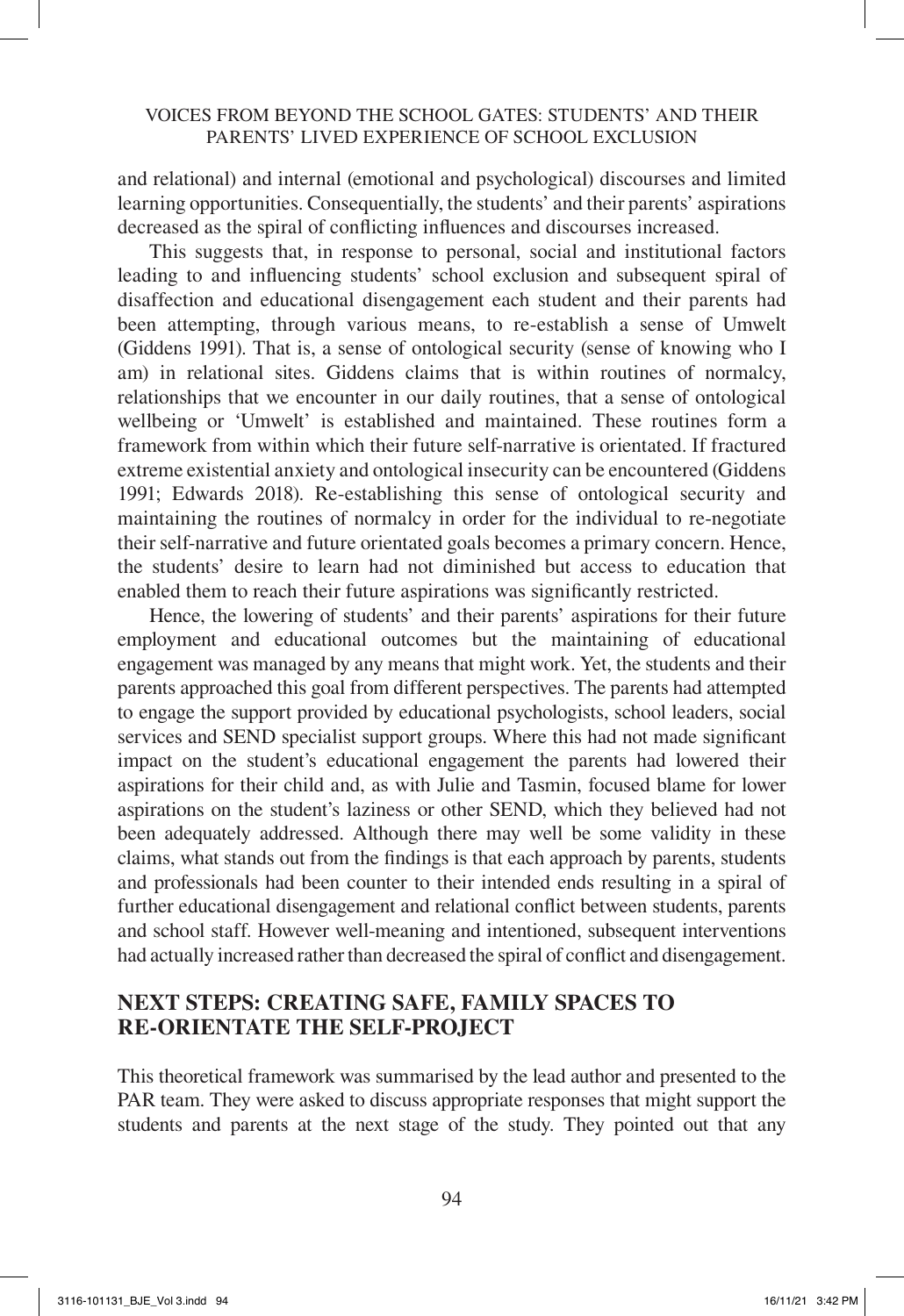#### THE BUCKINGHAM JOURNAL OF EDUCATION

intervention that attempted to guide these excluded students and their parents towards predetermined educational or developmental outcomes or goals would be counter-productive and would increase the spiral of confusion and disorientation. However, Vicky and Claire considered their own lived experiences and explained that when they had encountered this spiral of disengagement and confusion Vicky had tried to create safe relational spaces that she called 'shelters' in order to inoculate her from external input that was unintentionally speeding up the spiral. She explained that discussing and expressing her experiences and concerns with her mum, Claire, and the lead author at home had enabled them both to re-establish a positive relationship and subsequently enabled them to define a good life they wanted both at the time and over the following two years. Considering these thoughts and reflecting on the theoretical idea of 'spiral' and their own experiences the other research team members agreed that further intervention would require a similar approach in which they would be trained as mentors to create these 'safe' relational spaces. Essentially, mentors would join the excluded students and their parents in the co-creation of a relational shelter and to help them remain within this relational space until they had re-established a strong family relationship, felt safe and had started to collaboratively re-orientate their future self-narratives and goals. Focusing on these processes, the team agreed, would slow down the spiral of disorientation thus allowing the students and their parents to identify, source and access the resources available to them in order for to re-engage their education and achieve their goals.

Theoretically, this approach would support the maintenance of a future orientated and collaboratively produced (Giddens 1991; Edwards 2018) selfnarrative by re-establishing routines of normalcy. Once re-established the students' and their parents' sense of ontological security would be re-asserted and in turn would enable the collaborative re-orientation of personal goals and aspirations.

### **CONCLUSIONS: ENABLING EXCLUDED STUDENTS' AND THEIR PARENTS' VOICES TO BE HEARD**

The excluded students and their parents who participated in this study were then contacted and invited to meet with the PAR team to discuss these findings and develop an intervention. The PAR team, students and parents agreed a mentoring project in which members of the PAR team would work in pairs alongside a student and their parents. The mentoring project would be based on youthwork principles of developing informal and relational activities that created a space in which students would consider their educational goals. The PAR team mentors would then draw on their own lived experiences to guide and support the students and their parents to develop the skills and confidence to access resources in order to meet these goals. This would extend to supporting them to meet MPs, disseminate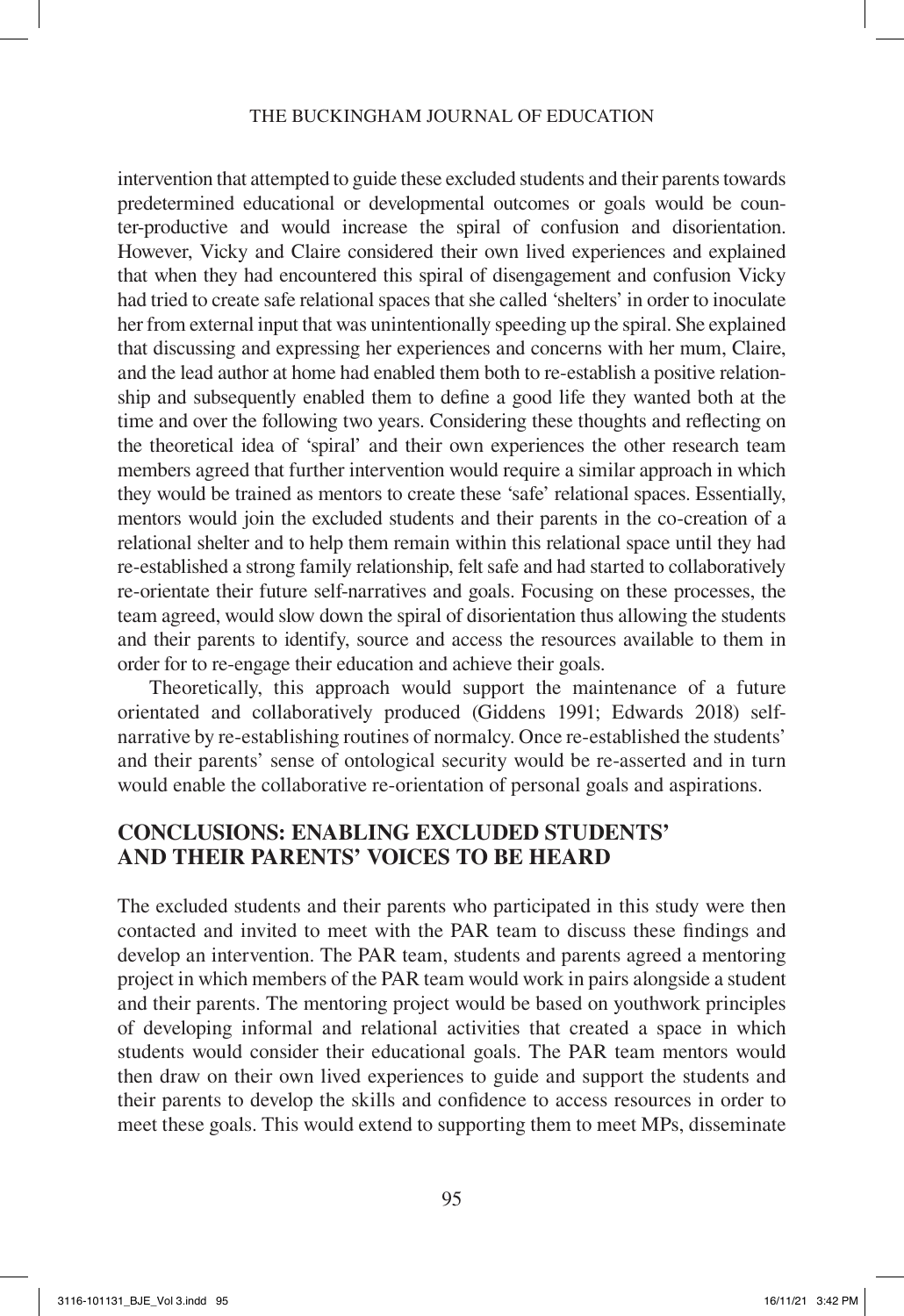and share their experiences in conferences, attend school meetings to address their concerns such that organisational changes could be made to meet their needs. In this way these students' and their parents' voices were being heard *and* acted upon in a collaborative and participatory process.

However, we recognise the processes used in this study require further consideration if the voices of excluded students and their parents are to be listened to at senior leadership level in schools and in policy. At the beginning of this study we understood there was no guarantee that the findings would enable our students and their parents to make meaningful changes to education policy or the processes of exclusion in the institutions they attend. With this in mind we developed a study that took a positive (rather than deficit) view of excluded students and their parents that recognised the capability of each participant to access the resources to access their development and education needs. This process, we argued, involves a democratisation of academic inquiry across social space, where those who occupy share social worlds become the investigators in shared issues and practices.

Yet, although this process has led to a theoretical framework to guide subsequent participatory work with excluded students and their parents, this process may prove limited in its ability to make meaningful changes (ie through participatory action) in policy or organisational practices that create the contexts for exclusion. Nonetheless, although a small scale and localised study, it has enabled community members with shared experiences of exclusion to participate in academic inquiry that has provided emancipatory opportunities for themselves and the students and parents in this study to voice their experiences and address the issues related to exclusion within the family context.

The study has since progressed and a further article is being developed that outlines and presents the findings from the subsequent mentoring intervention that extended to a further five families and has since been established as a youth charity called Beyond the School Gates. Having a voice is indeed a process of speech *and* action - a work in progress.

### **REFERENCES**

Arendt, H. (1958) *The Human Condition.* Chicago: University of Chicago Press.

Bakkali, Y. (2017). *Life on the Road: Symbolic Struggle and the Munpain*. Doctoral Thesis, University of Sussex.

- Biesta, G. (2004). Mind the gap! Communication and the educational relation, in: C. Bingham & A. M. Sidorkin (Eds) *No education without relation* (New York, Peter Lang).
- Blumer, H. (1954). What is wrong with social theory? *American sociological review*, *19*(1), pp. 3–10
- Bourdieu, P. (1993). *The Field of Cultural Production.* Cambridge: Polity Press.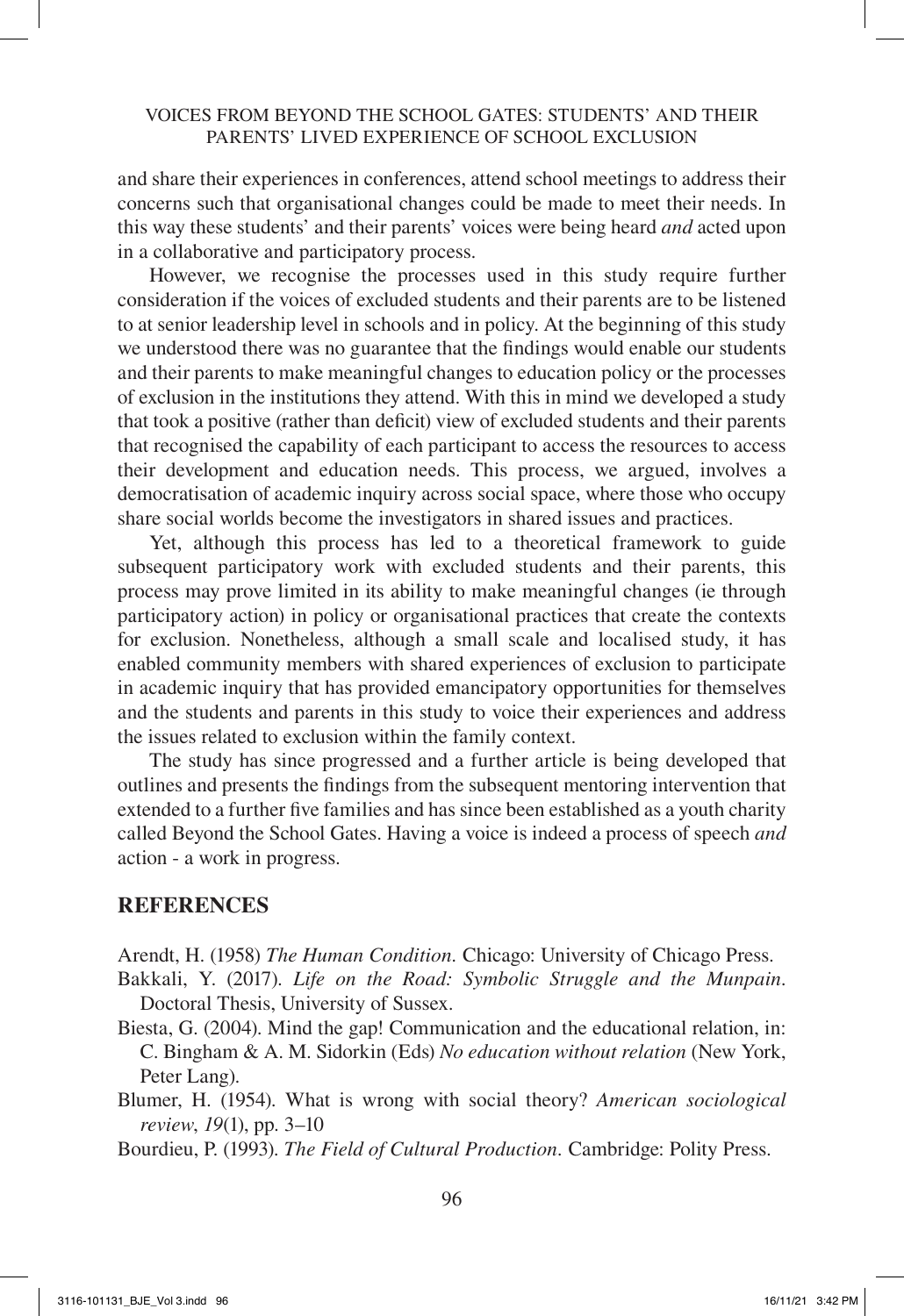- Brown, C. and Flood, J. Lost in translation? (2018) Can the use of theories of action be effective in helping teachers develop and scale up research-informed practices?, *Teaching and Teacher Education*, Vol. 72, 144–154.
- Cameron, D. (2016). *Prime minister's speech on life chances*. Available online at: https://www.gov.uk/government/speeches/prime-ministers-speech-on-life -chances (accessed 21 December 2018).
- Clark, A. (2005) 'Ways of seeing: using the Mosaic approach to listen to young children's perspectives', in: Clark, A., Kjørholt and Moss, P. (Eds) *Beyond Listening. Children's perspectives on early childhood services*. Bristol: Policy Press.
- CSJ. (2013). *Fractured Families: Why Stability Matters.* The Centre for Social **Justice**
- DfE. (2015). *Statistical First Release: Permanent and Fixed Period Exclusions in England: 2013 to 2014*. London: DfE Publications.
- DfE. (2016). *Education Excellence Everywhere*. HM Stationary Office.
- DfE. (2017). *Statistical First Release 35/2017. Permanent and Fixed Period Exclusions in England: 2015 to 2016.* London; Education Standards Evidence and Dissemination Division.
- DfE. (2018). *Characteristics of young people who are long-term NEET.*  Department for Education.
- DfE. (2018). *School Exclusions Review: Call for Evidence*. https://www.gov.uk /government/consultations/school-exclusions-review-call-for-evidence (Accessed 1 May 2018)
- Edwards, S. (2018). *Re-engaging Young People with Education: The Steps after Disengagement and Exclusion*. Basingstoke: Palgrave MacMillan.
- Edwards, S. and Brown, C. (2020). 'Close-to-practice research: The need for student voice and the strange case of Academy x'. London Review of Education, 18 (3), 480–94. https://doi.org/10.14324/LRE.18.3.11
- Farouk, S. (2017). My life as a pupil: The autobiographical memories of adolescents excluded from school. *Journal of Adolescence* 55, 16–32.
- Freire, P. (1972). *Pedagogy of the Oppressed*. Harmondsworth: Penguin Books.
- Freire, P. (2005). *Education for Critical Consciousness*. London and New York: Continuum.
- Giddens, A. (1991). *The Self and Modernity*. Polity Press
- Habermas, J. (1996) (Translated by Rehg, W). *Between Facts and Norms: Contributions to a Discourse Theory of Law and Democracy.* Cambridge, Massachusetts: MIT press.
- Hooks, B. (2010). *Teaching critical thinking: Practical wisdom*. Routledge.
- Kemmis, S., and MacTaggart, R. (2007). Participatory Action Research: Communicative Action and the Public Sphere. In Denzin, N., and Lincoln, Y. (Eds). *The Sage Handbook of Qualitative Research.* 271–330*.*